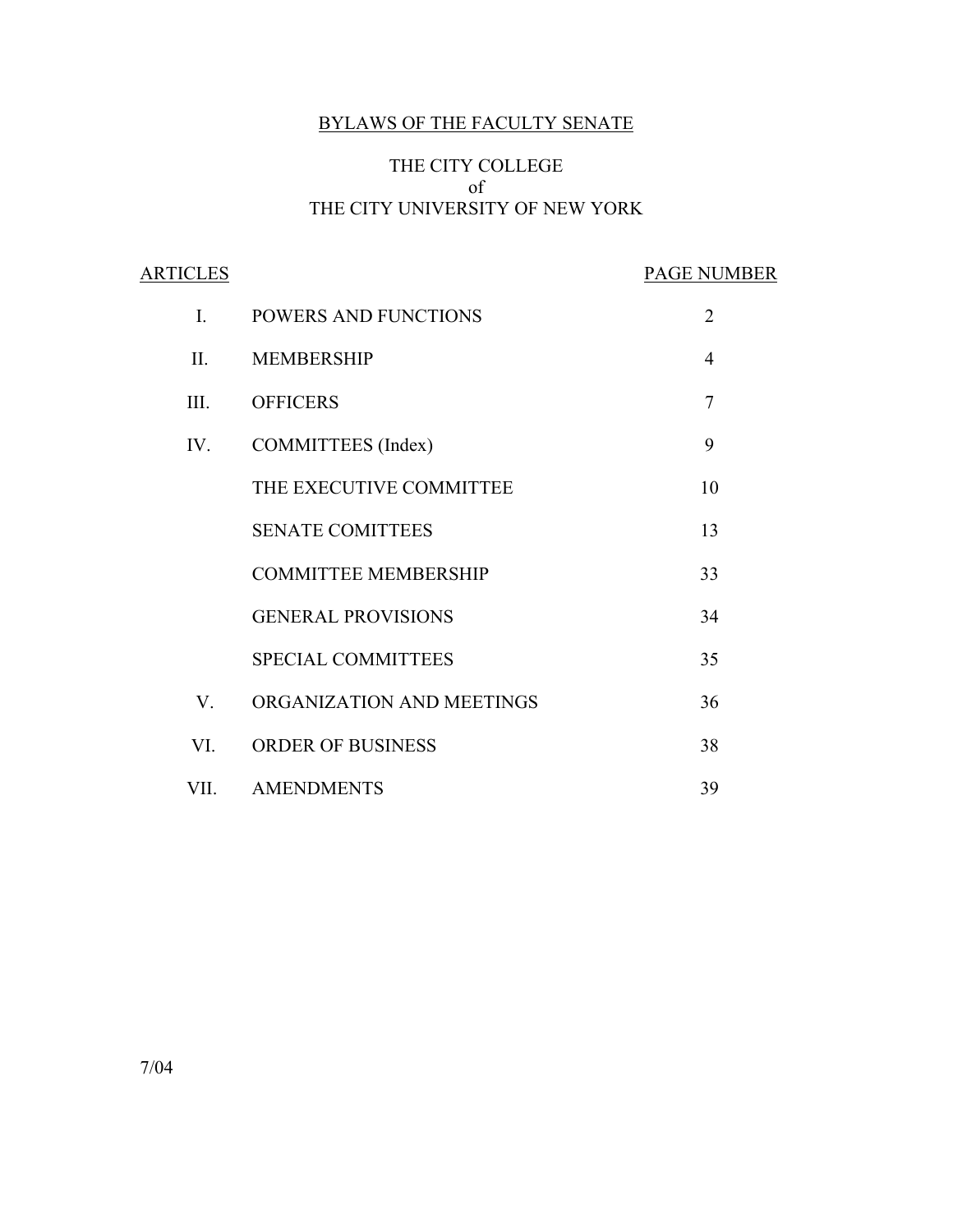#### BYLAWS OF THE FACULTY SENATE

## ARTICLE I POWERS AND FUNCTIONS

Section 1. The Faculty Senate shall be the authentic voice of the Faculty of The City College of the City University of New York in all matters concerned with policies, operations, planning and problems of college-wide import.

Section 2. The Faculty Senate shall have the power, under the Board of Higher Education, to consider and make decisions in all college-wide matters including:

- a. the academic status, role, rights and obligations and freedoms of the faculty;
- b. the allocations of resources for educational objectives; for research and scholarly activities, and for the development and maintenance of the physical plant of the College;
- c. student activities;
- d. the appointment and retention of the principal administrative officers at the College level;
- e. the establishment and location of new units of the College and the appointment of principal administrative officers thereof;
- f. the Faculty responsibilities (i.e., admissions policy, retention standards, credits, curriculum and degree requirements, the granting of degrees, and personnel matters) for inter-School or College-wide Centers, Programs and Institutes which are not wholly within the purview of the Curriculum Committees or Faculties of the various Schools;
- g. the relations between the College and the local community, and between the College and governmental units and agencies;
- h. the general public relations of the College.
- Section 3. Decisions reached by the Faculty Senate shall not be reversed by the President or the Board of Higher Education except in circumstances and for reasons promptly communicated to the Senate. Following such communication, the Faculty Senate shall have the opportunity for further consideration and transmittal of its views to the President or to the Board of Higher Education.
- Section 4. The Faculty Senate and its committee shall be fully advised, shall routinely receive, and shall be free to seek information from students and student organizations, faculty members and Departments, Schools and Divisions, the Review Committee, officers of administration, and such other sources as may be appropriate, such as the Council of Presidents, on all matters germane to the programs and operations of the College. It may address communications to the Board of Higher Education, which on being submitted to the President of the College, shall be forwarded, together with his comments thereon, by the President without delay to the Board of Higher Education.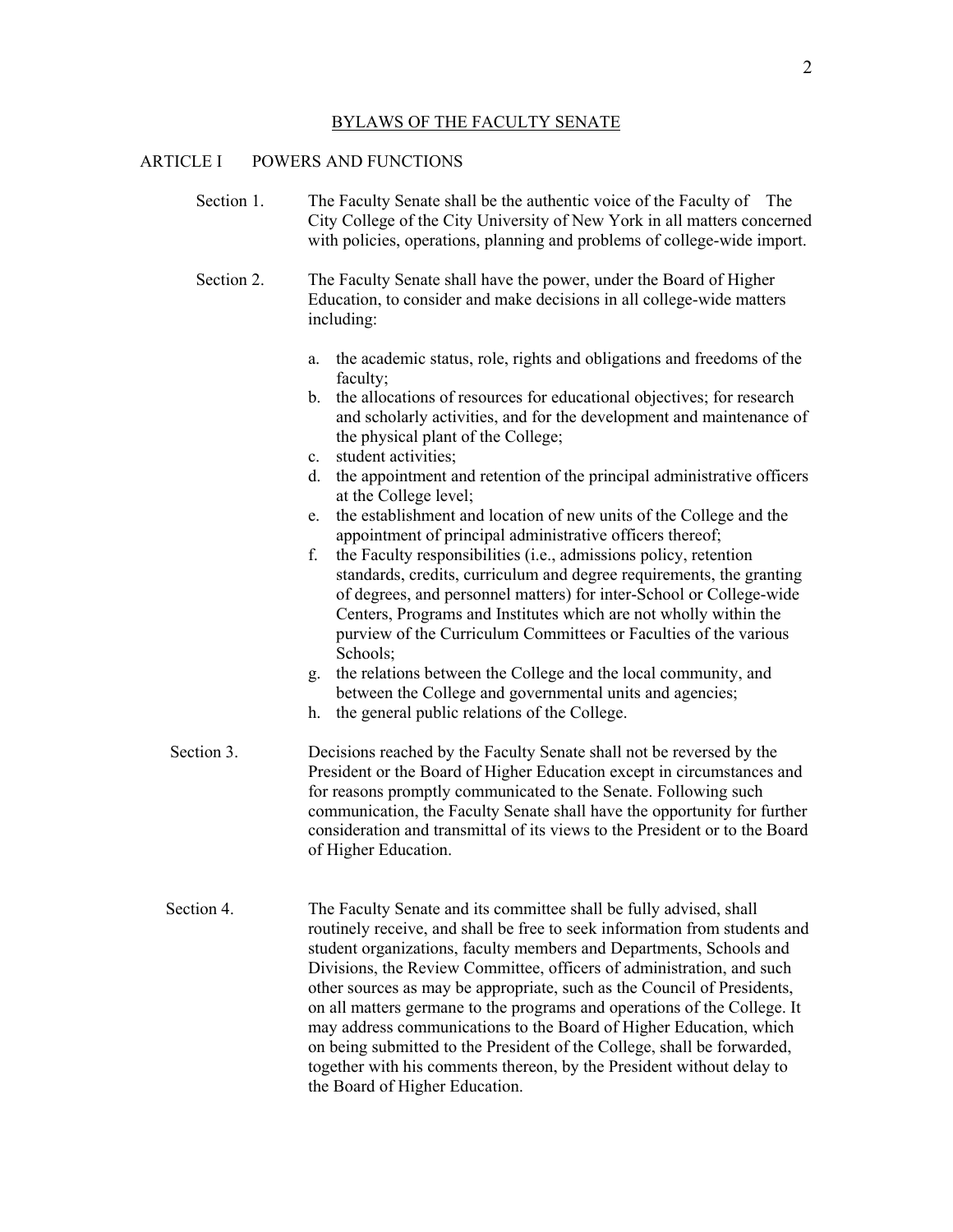| Section 5. | The Faculty Senate shall initiate policy recommendations, shall review<br>and comment upon changes in policy initiated by the College<br>administration, the Council of Presidents and the Board of Higher<br>Education, and shall routinely present faculty views to the President<br>before, as, and after matters of policy are considered and decided.                                                                                                                                                                                                                                                                                                                                                                                                                                                                            |
|------------|---------------------------------------------------------------------------------------------------------------------------------------------------------------------------------------------------------------------------------------------------------------------------------------------------------------------------------------------------------------------------------------------------------------------------------------------------------------------------------------------------------------------------------------------------------------------------------------------------------------------------------------------------------------------------------------------------------------------------------------------------------------------------------------------------------------------------------------|
| Section 6. | The Faculty Senate shall not assume the prerogatives and powers<br>appropriate to the several Faculties of the constituent Schools and of the<br>College of Liberal Arts and Science. Decisions within each school as to<br>matters of curriculum and instructions are reserved to these Faculties,<br>and decisions as to the academic standing and progress of students and<br>the conferring of degrees rest with these several Faculties, subject only to<br>the board of Higher Education. The Faculty Senate may pass such<br>matters in review before its appropriate committees or in plenary session;<br>but it may not infringe upon the powers explicitly reserved to the several<br>academic Faculties. In this regard, questions of jurisdiction shall be<br>resolved by the President on recommendation of the Provost. |
| Section 7. | In the event of disagreement between the Senate and either the College<br>administration or the Board of Higher Education, the Senate shall elect a<br>committee to meet with the administration or the Board to present the<br>position of the Senate on the question and to report to the Senate for<br>appropriate action.                                                                                                                                                                                                                                                                                                                                                                                                                                                                                                         |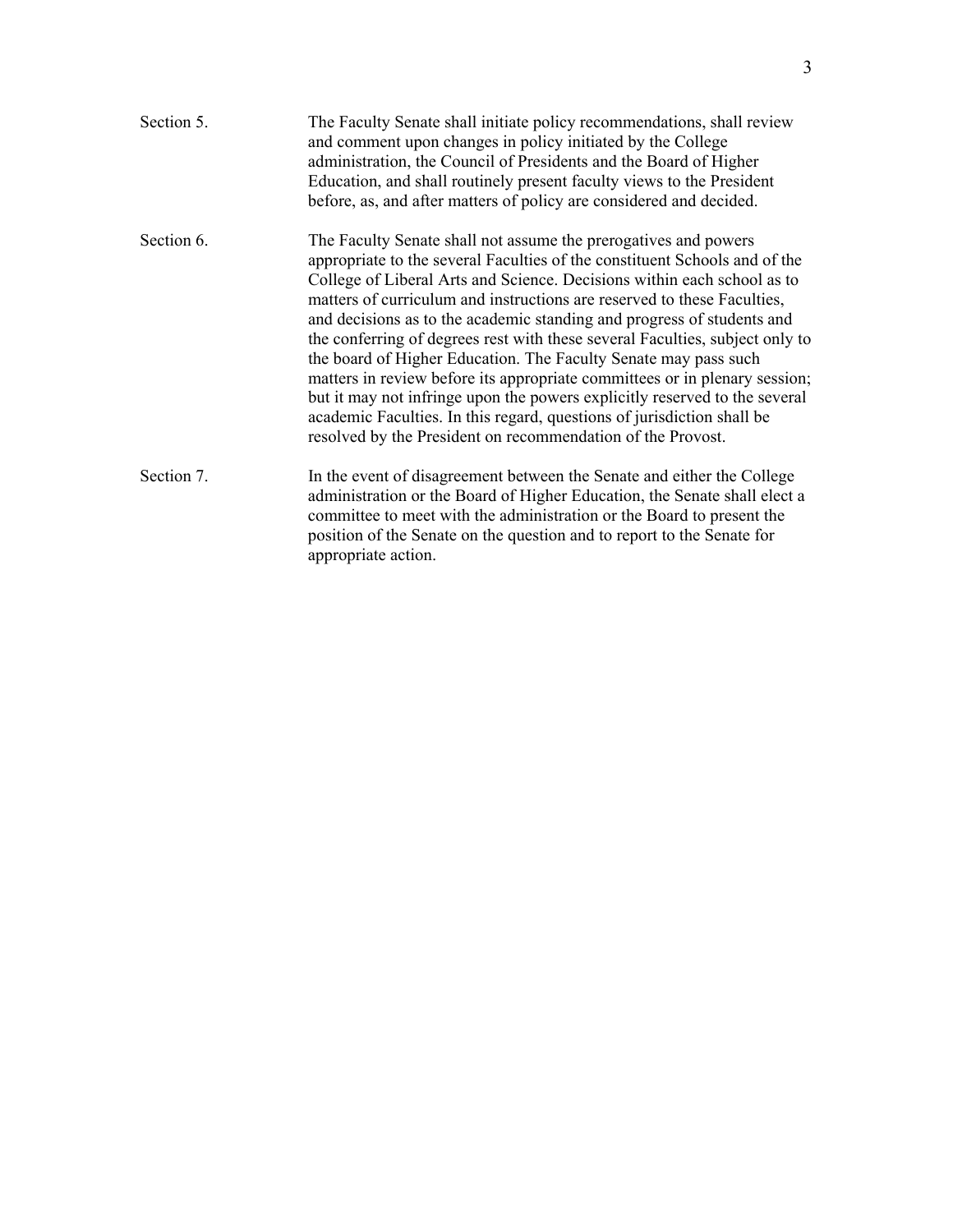### Section 1. Members

The Faculty Senate shall be composed of:

- a. Senators who shall be persons of faculty rank elected at large from each school or other constituency as specified in section 2, Nominations and Elections.
- b. The following members ex officiis, without vote: The President, the Provost, the Vice Presidents, the Vice Provosts, all full deans, the Registrar, the Director of Admissions and Records, the Chief Librarian and the Ombudsman. Also: five members of the Executive Committee of the Undergraduate
	- Senate and two members of the Executive Committee of the Graduate Council.
- c. At any time the Faculty Senate may modify its ex officio, non-voting membership by a two-thirds vote of the membership of the senate.

# Section 2. Nominations and Elections

- a. Each department may nominate persons of faculty rank.
- b. Any person of faculty rank may be nominated by a petition signed by ten or more persons of faculty rank in his School or Division. He must indicate in writing his willingness to serve as a Senator.
- c. Senators shall be elected by persons of faculty rank in the following constituencies:
	- Division of Humanities, CLAS Division of Science, CLAS Division of Social Science, CLAS Department of Special Programs, CLAS School of Architecture School of Engineering School of Nursing Library Department
- d. Any Center, Program or Institute, or College-wide department which has been ten or more full-time persons of faculty rank assigned to it shall be considered a School for the purpose of electing representatives to the Faculty Senate.
- e. Full-time members of faculty rank who are members of Centers, Programs or Institutes, who are themselves not represented by the above provisions, shall collectively elect a senator or senators consonant with the formula below.
- f. The number of Senators shall be determined annually in accordance with a formula which would yield the following representation if elections were to be made by departments among their own members: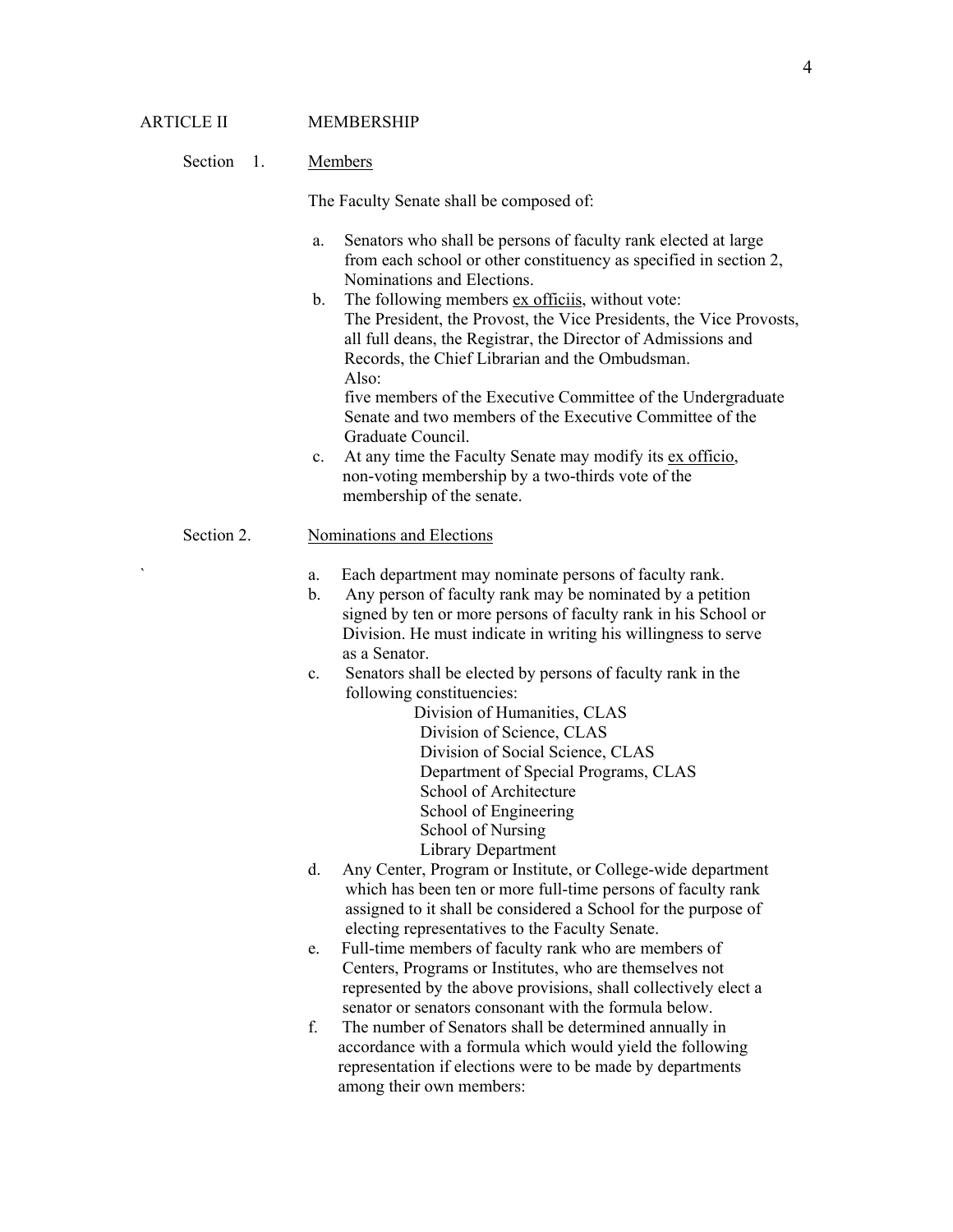|                                          | Number of |
|------------------------------------------|-----------|
| (Full-Time faculty rank, incl. Chairman) | Senators  |
| $1 - 10$                                 |           |
| $11 - 25$                                |           |
| $26 - 50$                                |           |
| 51 and over                              |           |

- g. Any Senator elected from a particular constituency retains that seat for the duration of the term for which he was elected independent of any change in the number of representatives from that constituency. However, if the constituency is abolished by transfer of all or some of its members to other constituencies already represented in the Senate, that Senator's seat shall be abolished at the end of the academic year in which this change occurs.
- h. The Elections Committee shall designate each year a period between March1 and April 10 in which nominations shall be held.
- i. Elections shall be held two weeks after the nominations are closed and must be completed before the May meeting of the Faculty Senate.
- j. Senators shall be elected by the Hare system of proportional Representation applied separately to each constituency.

#### Section 3. Senatorial Tenure

- a. Senators shall be elected for a term of three years. The seats shall be allocated so that one-third of the senate will be elected each year.
- b. The term of office of an elected senator shall commence with reorganization meeting and shall terminate with the close of the regular meeting in May.
- c. A vacancy in an unexpired term shall be filled by the person who, in the same constituency as the vacating senator, received the highest number of votes, provided that this is more than half of the quota (number of votes required to elect candidates) which was used in the preceding election. In the event that no one received such a number of votes, the Committee on Nominations shall announce to the constituency that a vacancy exists. The Committee shall then bring to the senate the name(s) of a candidate or candidates from the same constituency. Further nominations may be made from the floor by members of the said constituency. The Senate shall elect a replacement who will serve for the remainder of the vacancy or until the next election, whichever comes first.
- d. A Senator who goes on leave may choose to continue Senate participation during the term of leave by indicating that choice in writing to the Secretary of the Senate prior to the commencement of the leave shall be made by the methods specified in subsection c, above.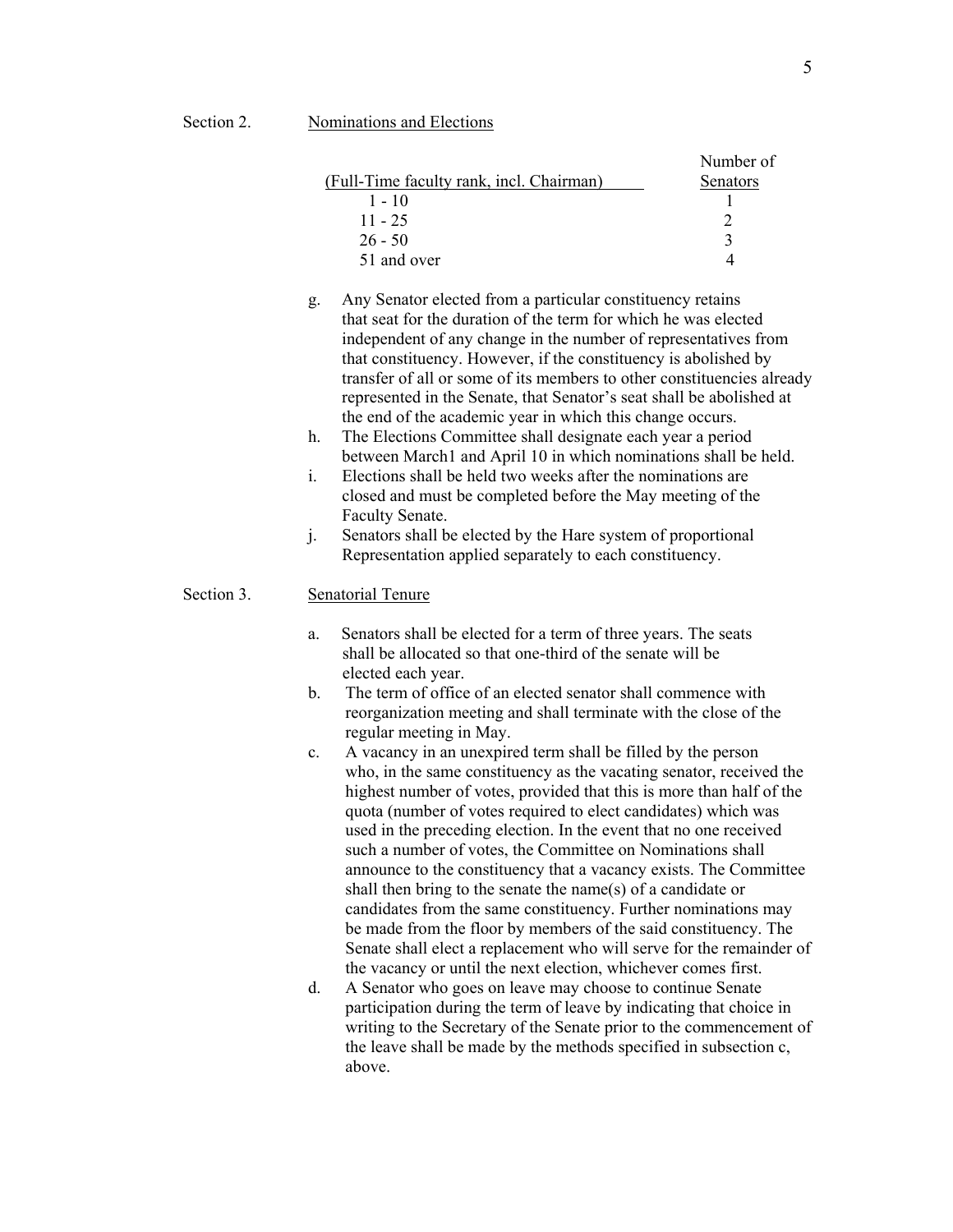- e. The seat of a Senator who is absent without excuse for two consecutive regular meetings of the Faculty Senate shall be declared vacant by the Executive Committee and an interim successor shall be selected by the above method.
- f. A Senator who has a class, a laboratory section, or other regularly scheduled obligation between the hours of 2 p.m. and 6 p.m. on the regularly scheduled Senate meeting days of the third Thursdays of September, October, November, December, February, March, April or May, shall be considered on leave for the semester or remainder thereof, unless an exemption is granted for the Senator by the Executive Committee for that semester or the remainder thereof.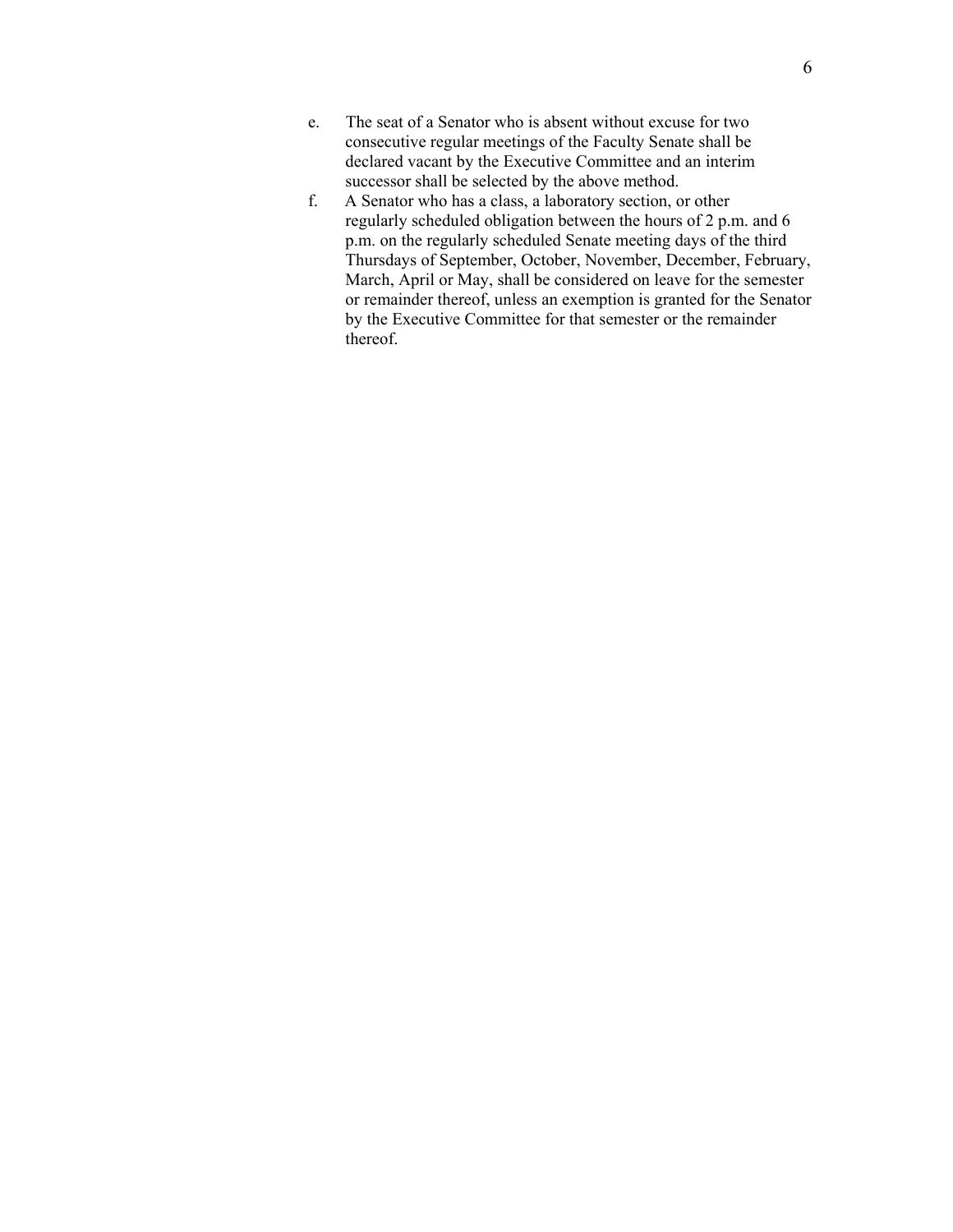#### Section 1. Presiding Officer

 a. The Chairman of the Executive Committee, or the Chairman's designee, shall preside over meetings of the Senate.

#### Section 2. Secretary

- a. There shall be a Secretary of the Senate who shall be elected from the Senate by majority vote at the annual reorganization meeting. His term of office shall be one year.
- b. The Secretary shall serve as a member of the Executive Committee, ex officio and without vote, unless elected to the Executive Committee.
- c. The Secretary shall be responsible for taking minutes of each meeting and for their distribution.
- d. The Secretary shall also be responsible for keeping all records of business or communications, and the preparation and distribution of all materials received by the senate.
- e. If the Secretary is absent, the Presiding Officer shall appoint a Secretary pro tempore.

#### Section 3. Treasurer

- a. There shall be a Treasurer of the Senate who shall be elected by majority vote at the annual reorganization meeting. His term of office shall be one year.
- b. A Senator shall be elected as Treasurer for not more than three successive terms.
- c. The Treasurer shall receive and disburse all Senate funds and maintain appropriate records of all income and expenditure. He shall prepare a financial report for each regular meeting and shall submit a complete financial statement to the senate at the last regular meeting of the academic year.
- d. The Treasurer shall be responsible for preparing a proposed annual Senate budget for submission to the Executive Committee.

#### Section 4. Sergeant-at-Arms

- a. There shall be a Sergeant-at-Arms of the Senate who shall be elected by majority vote at the annual reorganization meeting. His term of office shall be one year.
- b. The Sergeant-at-Arms shall assist the Presiding Officer in the maintenance of an orderly meeting.
- Section 5. Nominations for these offices shall be made from the floor at the reorganization meeting in May.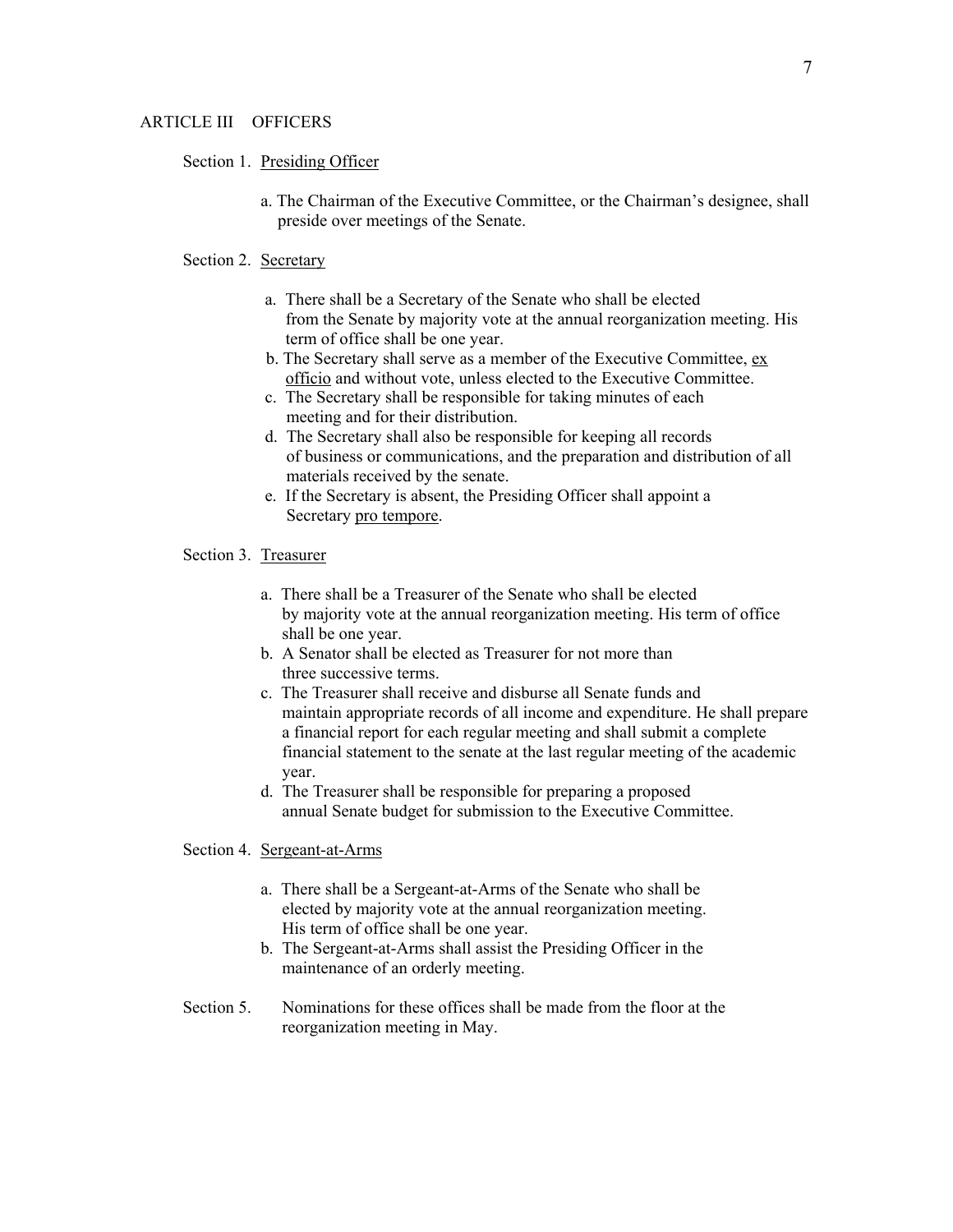- Section 6. The Presiding Officer shall appoint a Senator to act as Parliamentarian.
- Section 7. The term of office for all elected and appointed officers is for one year commencing with the reorganization meeting and extending through the regular meeting the following May.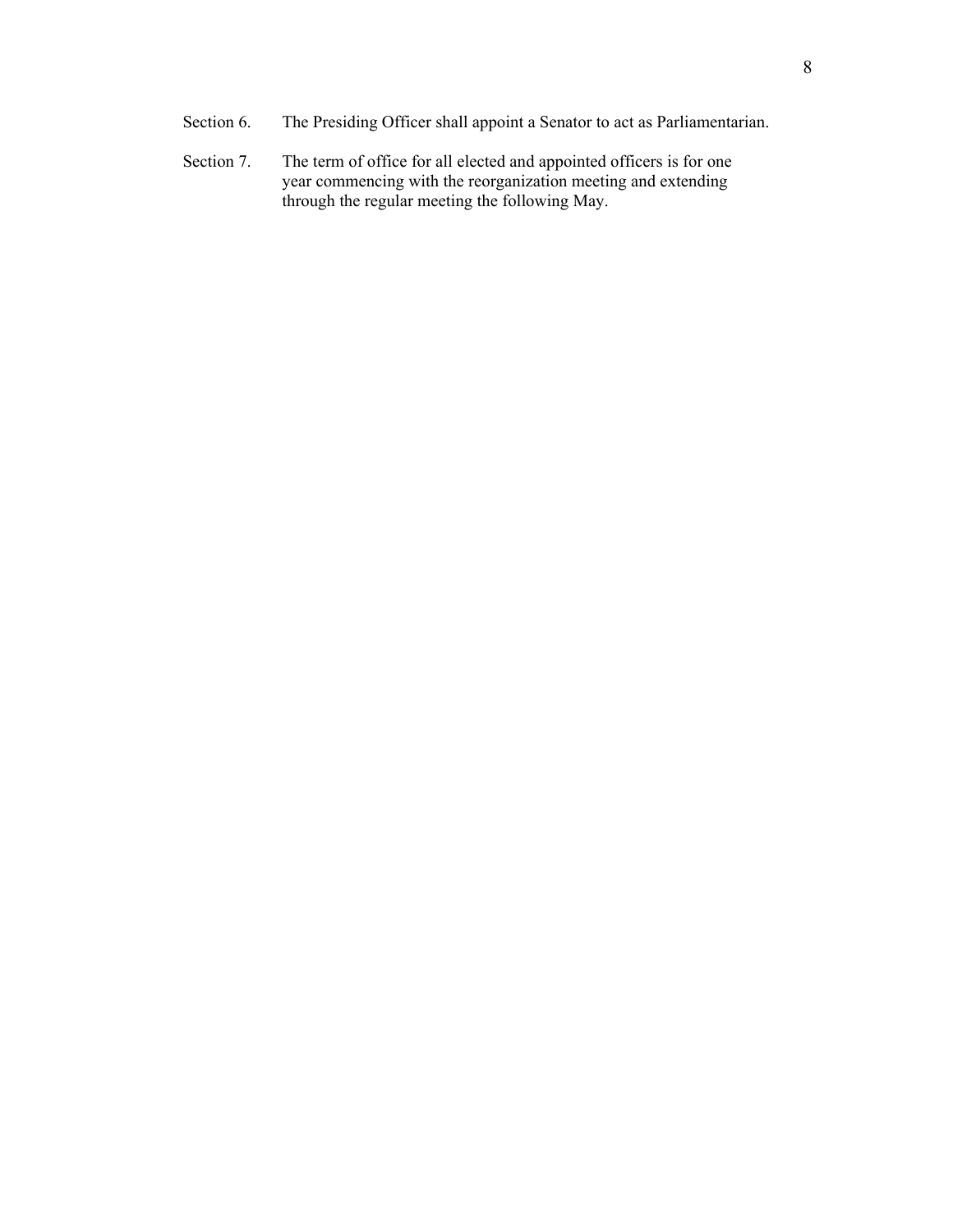| Section A. STANDING COMMITTEES AND AUXILIARY COMMITTEES   | Page No. |
|-----------------------------------------------------------|----------|
|                                                           | 10       |
|                                                           | 13       |
|                                                           | 14       |
|                                                           | 15       |
|                                                           | 16       |
|                                                           | 17       |
|                                                           | 18       |
|                                                           | 19       |
|                                                           | 20       |
|                                                           | 21       |
| 5. Faculty-Student Committee on Intercollegiate Athletics | 23       |
|                                                           | 24       |
|                                                           | 25       |
|                                                           | 26       |
| 9. Academic Freedom and Faculty Interests Committee       | 27       |
|                                                           | 28       |
|                                                           |          |
|                                                           | 30       |
|                                                           | 31       |
|                                                           | 32       |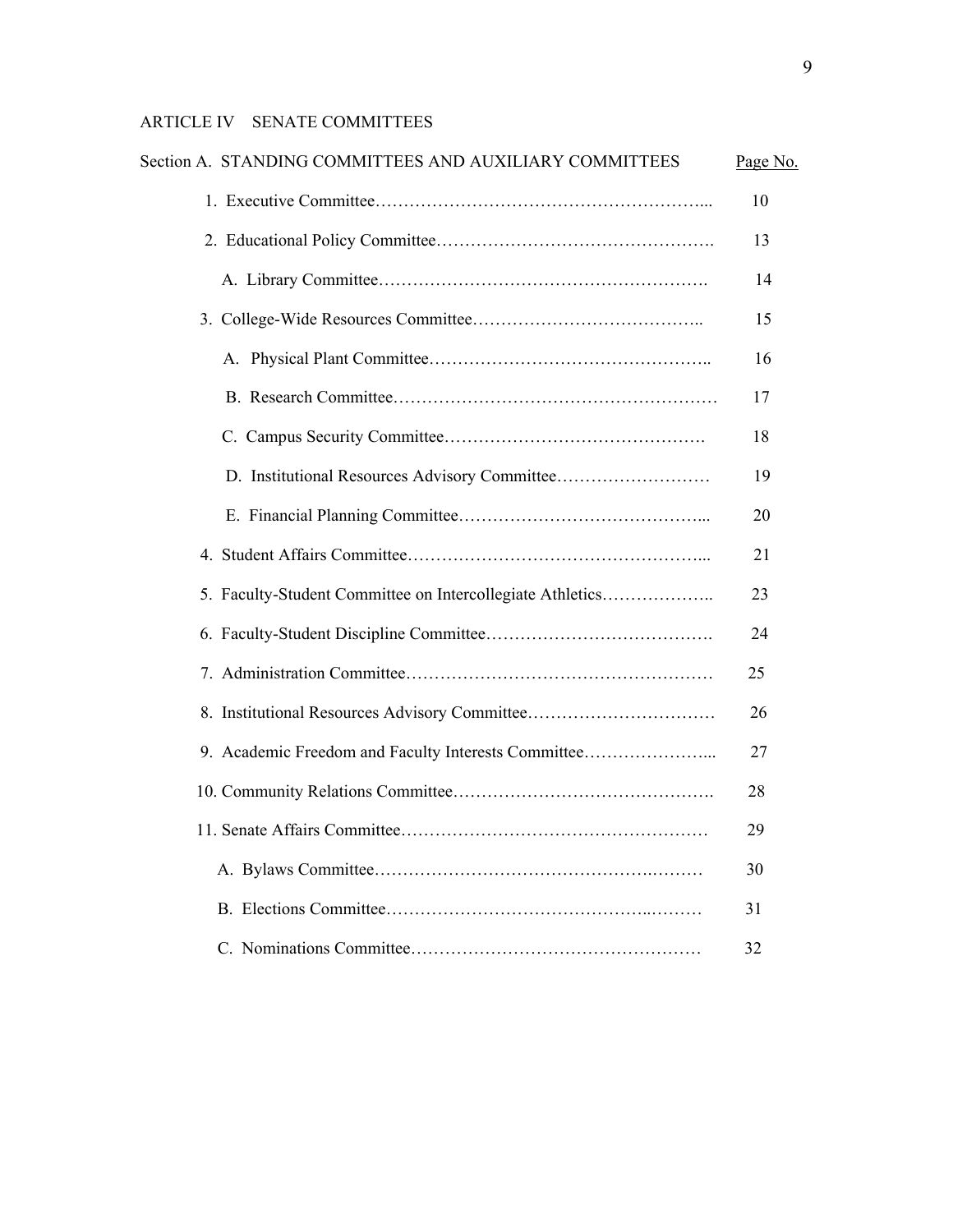#### SECTION B. DUTIES and COMPOSTION OF COMMITTEES

#### 1. EXECUTIVE COMMITTEE

## I. Duties

- a. Shall transact such business of the Senate as may be necessary between meetings.
	- 1. Any action taken by the Executive Committee during a period when the Senate cannot be convened (a) shall require a majority vote of the members of the Committee; (b) shall be reported to the Senate at its next meeting.
- b. Shall remain on call during its entire term in office.
- c. Shall prepare an Agenda for all meetings of the Senate.
- d. Shall keep minutes of its meetings and shall report its actions regularly to the Senate.
- e. Shall notify the members of the Senate of the time and place of all special meetings.
- f. Shall review and coordinate the structure and activities of the committees of the Senate.
- g. Shall sit on the President's Policy Council.
- h. With consent of the Senate, shall select the faculty members of ad hoc committees appointed to advise with the President in the selection of Directors for College-wide Centers, Programs, Institutes and similar offices.
- i. Shall prepare and distribute an annual report.
- j. Upon authorization by the Senate, the Executive Committee shall be responsible for
	- 1. implementing the policies of the Senate;
	- 2. hiring and assigning staff for Senate functions;
	- 3. disbursing budgeted and other funds;
	- 4. retaining counsel;
	- 5. exercising such further powers and duties as may be conferred upon it by the Senate.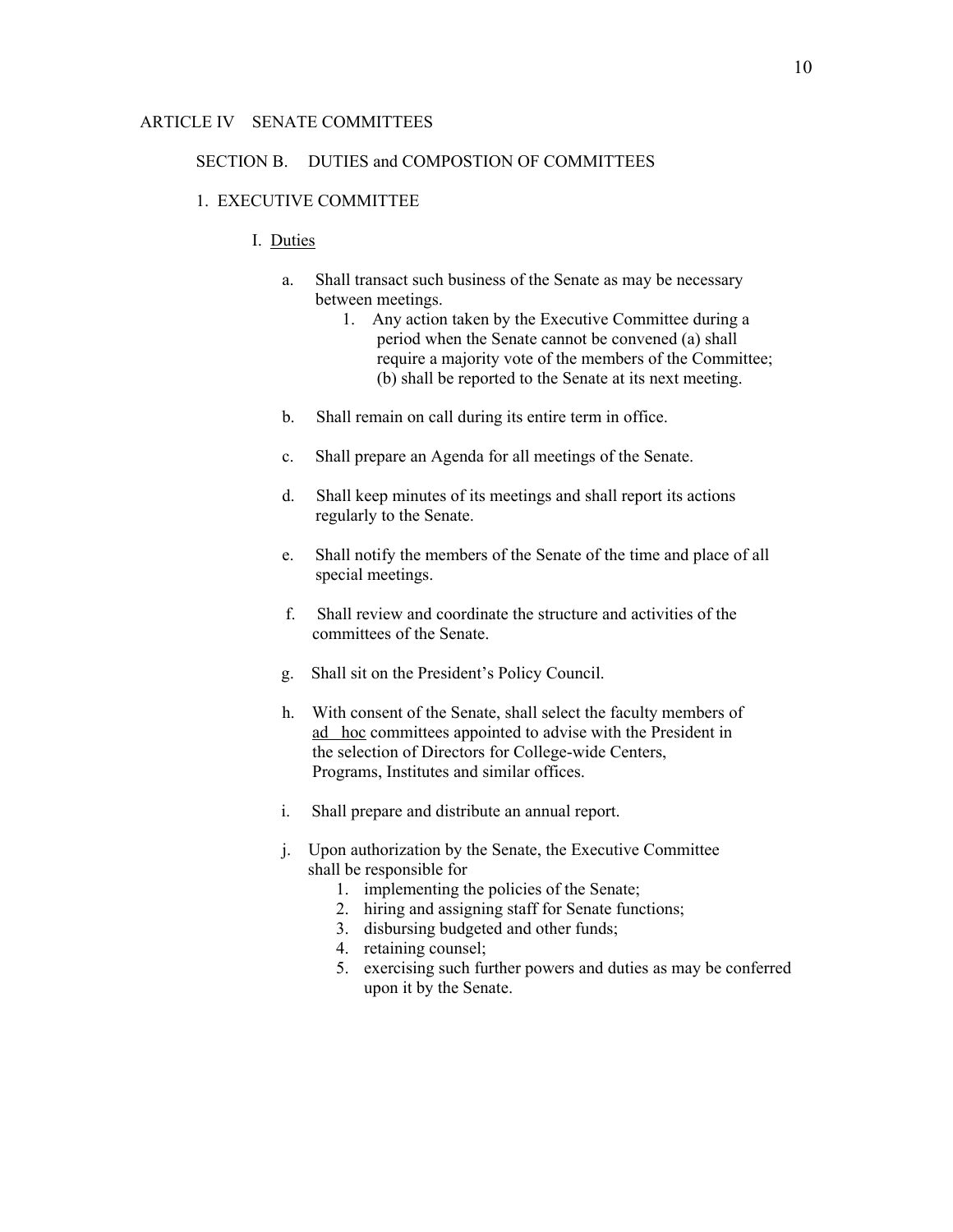### Section B. DUTIES and COMPOSITION OF COMMITTEES

- 1. EXECUTIVE COMMITTEE
	- II. Chairman of the Executive Committee
		- a. Shall preside over meetings of the Senate. 1. Shall designate another member of the Senate to preside in his absence.
		- b. Shall convene and chair meetings of the Executive Committee.
		- c. Shall be a member ex officio, without vote, of all Senate committees other than the Executive Committee.
		- d. Shall sit on the Review Committee.
		- e. Shall sit on the Faculty Committee on Personnel Matters.
		- f. Shall serve as chairman of the Executive Council.
		- g. Shall carry out all other responsibilities appropriate to the office of the chairman.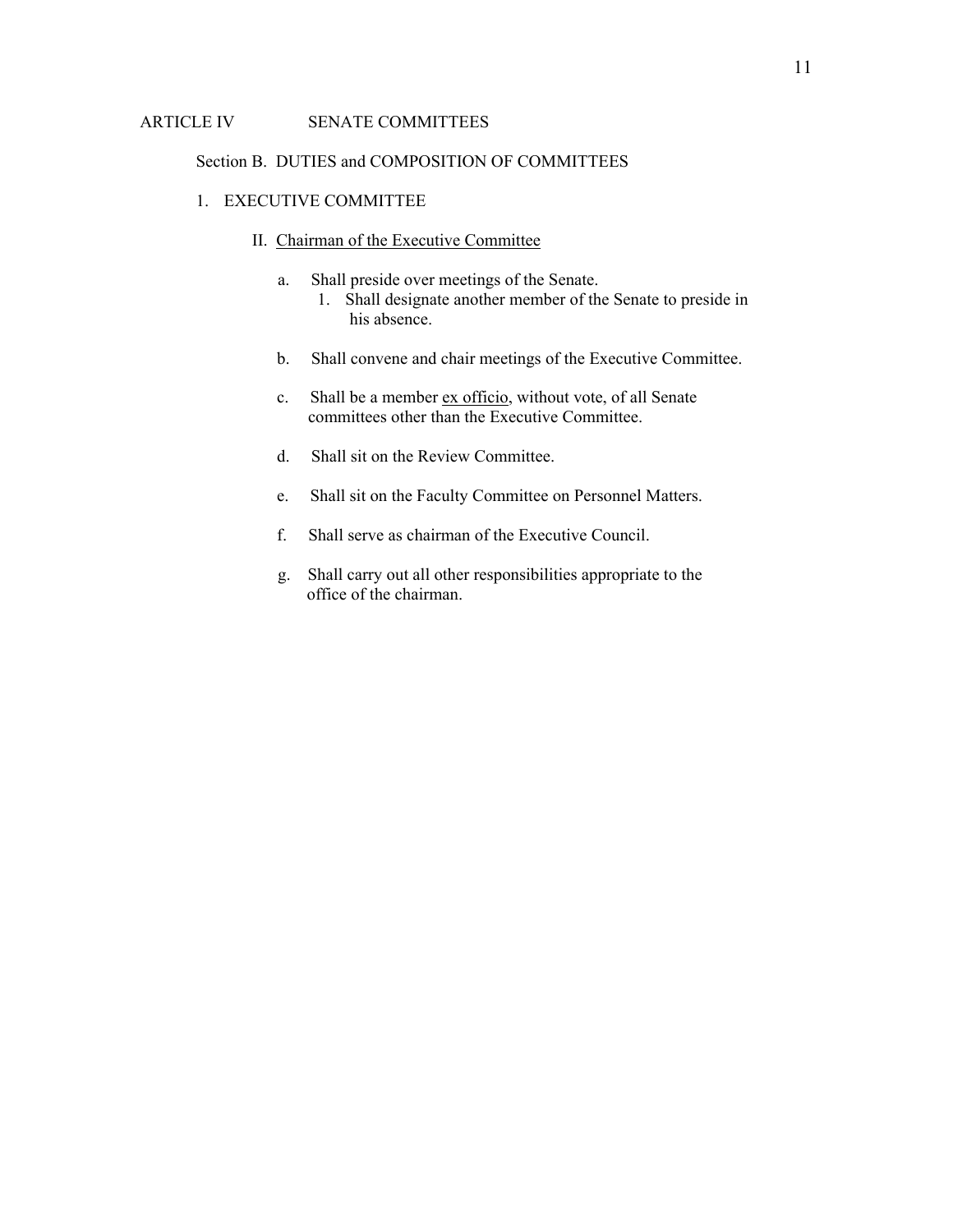#### Section B. DUTIES AND COMPOSITION OF COMMITTEES

# 1. EXECUTIVE COMMITTEE

## III. Composition

- a. Shall be composed of seven senators.
- b. The Secretary of the Faculty Senate and the Faculty Ombudsman shall serve as members of the Executive Committee ex officiis without vote.
- c. Members of the Executive Committee shall be elected for a term of one year at the reorganization meeting of the Senate in May.
- d. Members of the Executive Committee shall be elected as follows:
	- 1. Nominations shall be made from the floor.
	- 2. Names of Senators not present at the reorganization meeting may be placed in nomination provided the nominees give written consent.
	- 3. Nominations shall remain open until no member wishes to place a name in nomination.
	- 4. Upon the close of nominations, each candidate, or his designee, may speak for no more than two minutes.
	- 5. The election shall be by preferential ballot. Each senator shall number his preferences in descending order, using for his first choice the highest figure of the number of vacancies to be filled (e.g., 4 to 1, or 3 to 1). Only ballots marked for the number of preferences equal to the number vacancies shall be counted. Senators receiving the highest totals shall be declared elected.
- e. The Executive Committee shall elect from among its members a chairman who shall serve for the term of one year.
- f. The Executive Committee shall elect its own Secretary.
- g. A quorum shall consist of the majority of the voting members.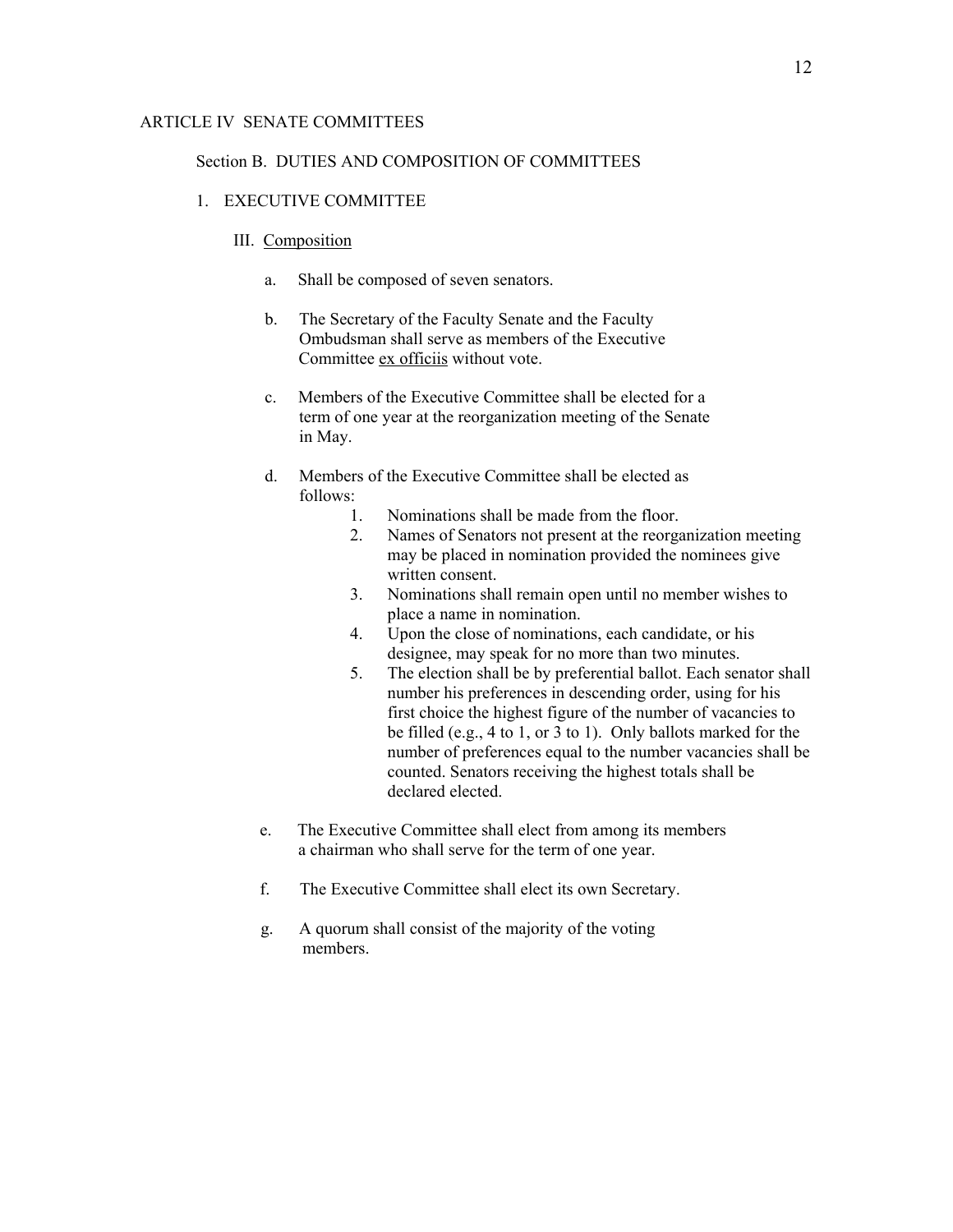#### Section B. DUTIES and COMPOSITION OF COMMITTEES

- 2. EDUCATIONAL POLICY COMMITTEE
	- I. Duties
		- a. Shall consider and make recommendations to the faculty on questions of educational policy which are not wholly within the purview of the Faculties or Faculty Councils of the various Schools. Such questions shall include the creation and approval of new Schools or new Centers, Programs or Institutes involving more than one School, or likely to have impact on College resources.
		- b. Reports and recommendations emanating from this committee shall be brought before the Faculty Senate and, as approved or modified by the Senate, be referred to the Provost for appropriate action.
		- c. Shall oversee the activities of the Auxiliary Committee on the Library.
	- II. Composition
		- a. Shall be composed of:
			- 1. A faculty representative elected from each of Curriculum Committees of the several Schools.
			- 2. Five members of the Faculty Senate;
			- 3. Two undergraduate students appointed by the Undergraduate Senate, ex officiis, without vote;
			- 4. One graduate student appointed by the Graduate Student Association, ex officio, without vote;
			- 5. The Vice President for Academic Affairs, ex officio, without vote;
			- 6. The Director of Academic Development, ex officio, without vote;
			- 7. The chairman of the Executive Committee of the Faculty Senate, ex officio, without vote.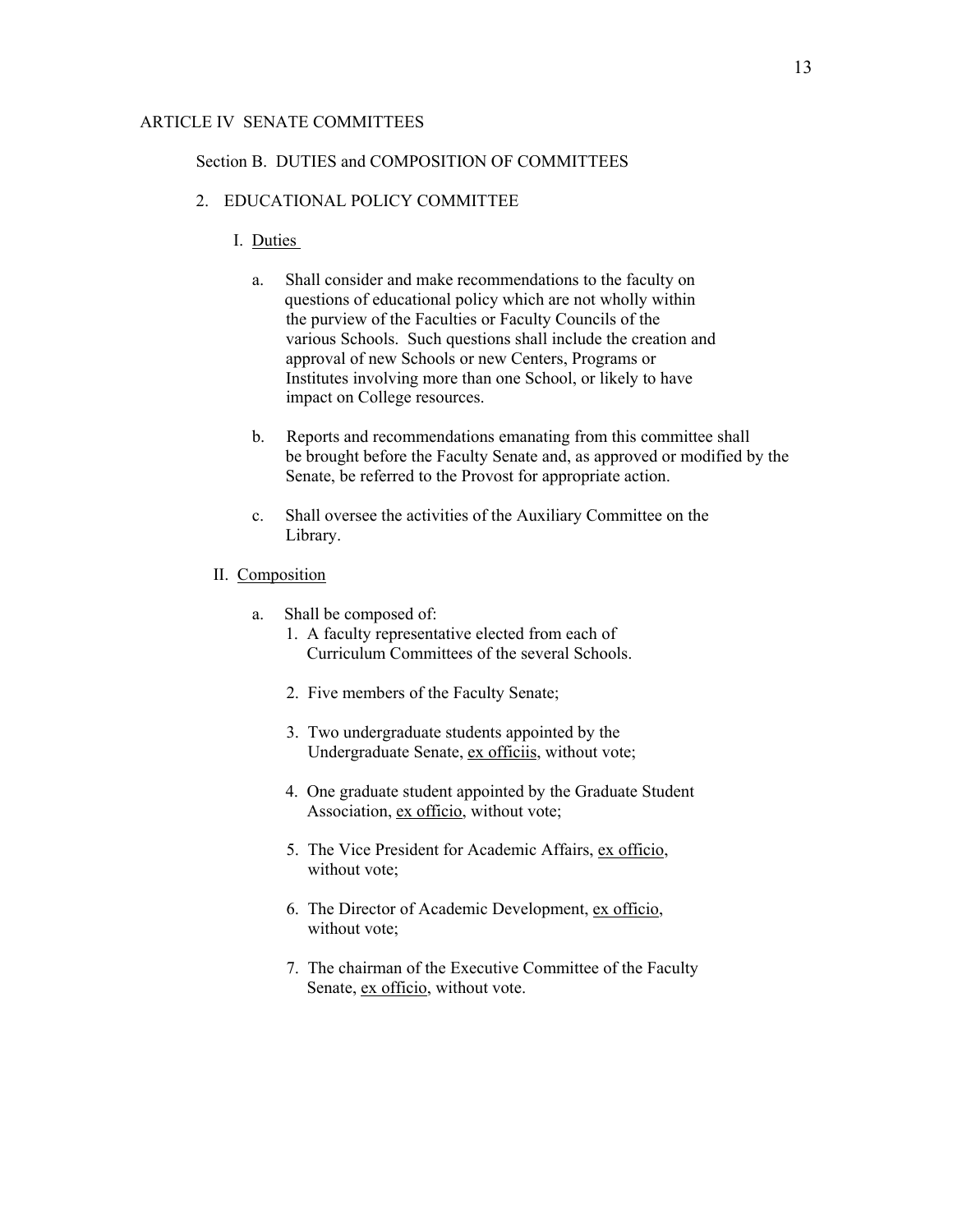### Section B. DUTIES and COMMITTEES

# 2.A. LIBRARY COMMITTEE

- I. Duties
	- a. Shall advise the Chief Librarian on matters concerning the operation of the Library.
	- b. Shall review policies and procedures pertaining to the operation of operation of the Library, and shall make recommendations to the Senate as it deems advisable.

# II. Composition

- a. Shall be composed of:
	- 1. One Senator, who shall be chairman;
	- 2. The Chairmen of the Library Committees of the several Schools of the College;
	- 3. Two librarians elected by the Library staff;
	- 4. One undergraduate student elected by the Undergraduate Senate;
	- 5. One graduate student elected by the Graduate Student Association;
	- 6. The Chief Librarian, ex officio, without vote.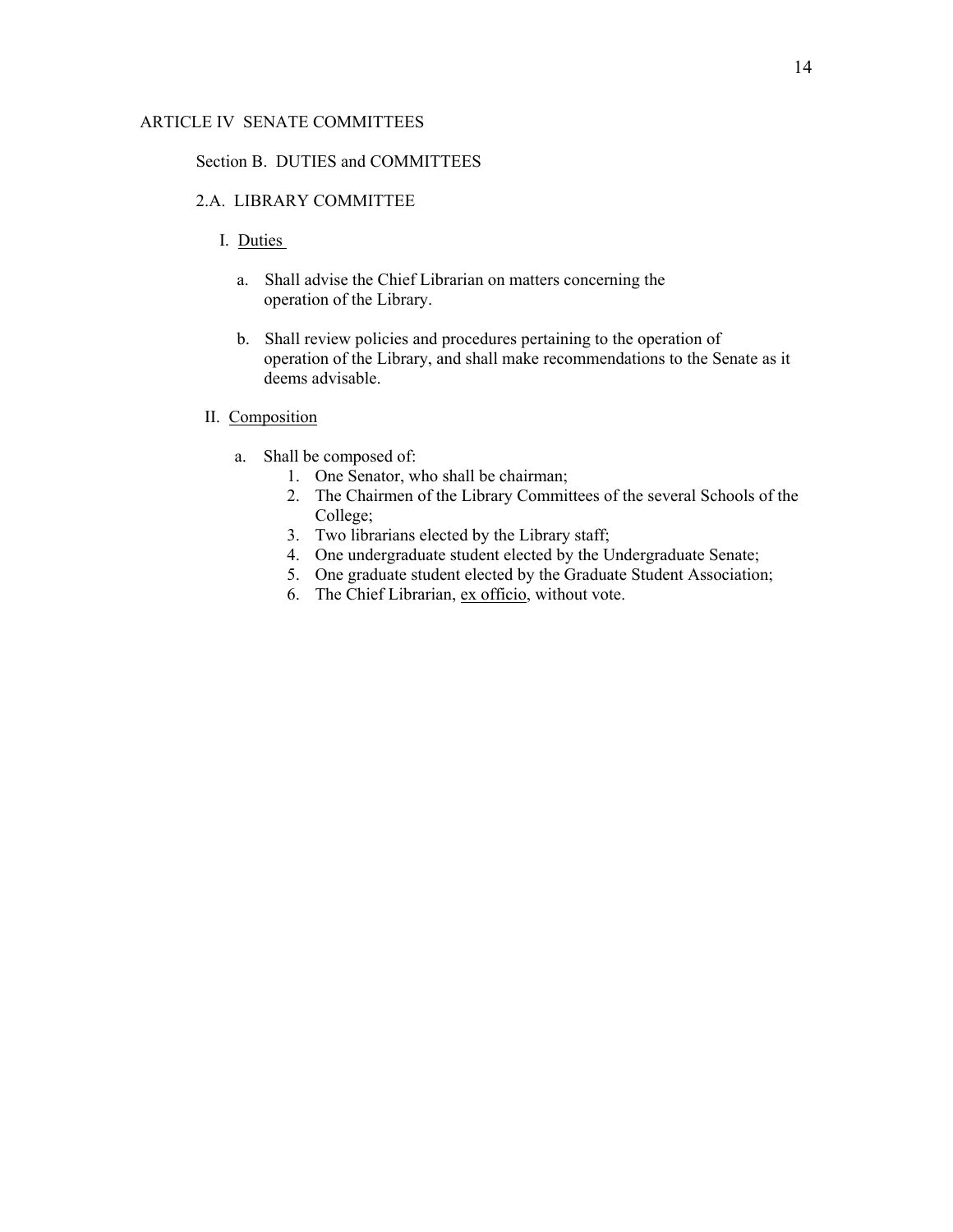#### Section B. DUTIES AND COMPOSITION OF COMMITTEES

#### 3. COLLEGE-WIDE RESOURCES COMMITTEE

- I. Duties
	- a. Shall keep in review the areas of the College involving administrative affairs and institutional resources.
	- b. Shall participate in the creation of the tentative budget by the President for the Chancellor.
	- c. Shall participate in planning for the allocation of the actual budget when it is received.
	- d. Shall participate in the formulation of the long-range economic policies of the College.
	- e. Shall oversee the activities of the Auxiliary Committee on Physical Plant, the Auxiliary Committee on Research, and the Auxiliary Committee on Campus Security.
	- f. Shall appoint and oversee additional Auxiliary Committees when they are needed to deal with other areas within the category of Institutional Resources.

#### II. Composition

- a. Shall be composed of:
	- 1. Six members of the faculty;
	- 2. The Chairmen of the auxiliary committees;
	- 3. The Vice President for Administrative Affairs ex officio, without vote.

 Auxiliary Committees shall be numbered as follows: 3.A. Physical Plant Committee

- 3.B. Research Committee
- 3.C. Campus Security Committee
- 3.D. Institutional Research Committee
- 3.E. Financial Planning Committee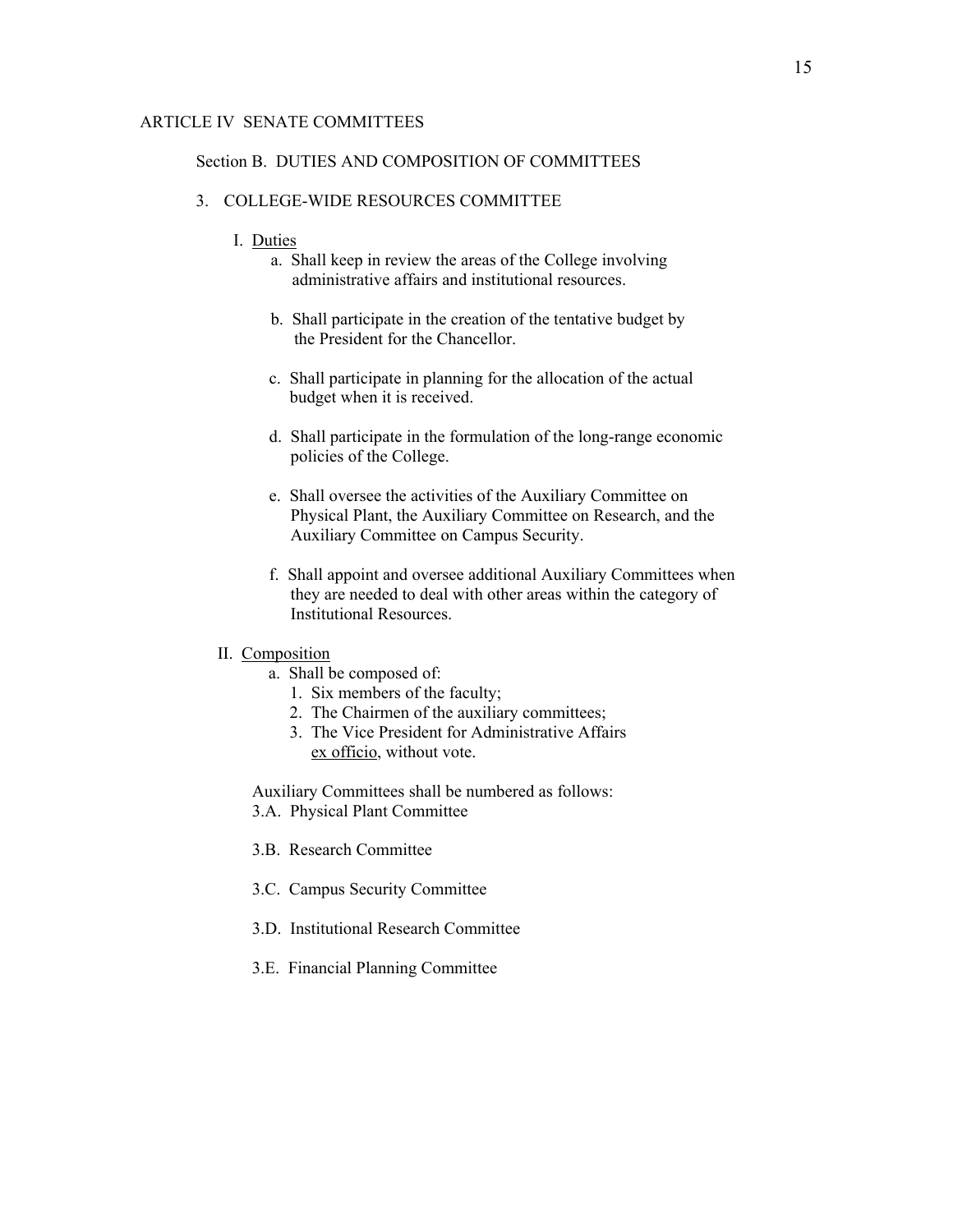#### Section B. DUTIES AND COMPOSITION OF COMMITTEES

# 3.A. PHYSICAL PLANT COMMITTEE

- I. Duties
	- a. Shall confer with and receive reports from the Campus Facilities Officer.
	- b. Shall review plans for changes in structure, space allotment and space assignment.
- II. Composition
	- a. Shall be composed of seven members of the faculty.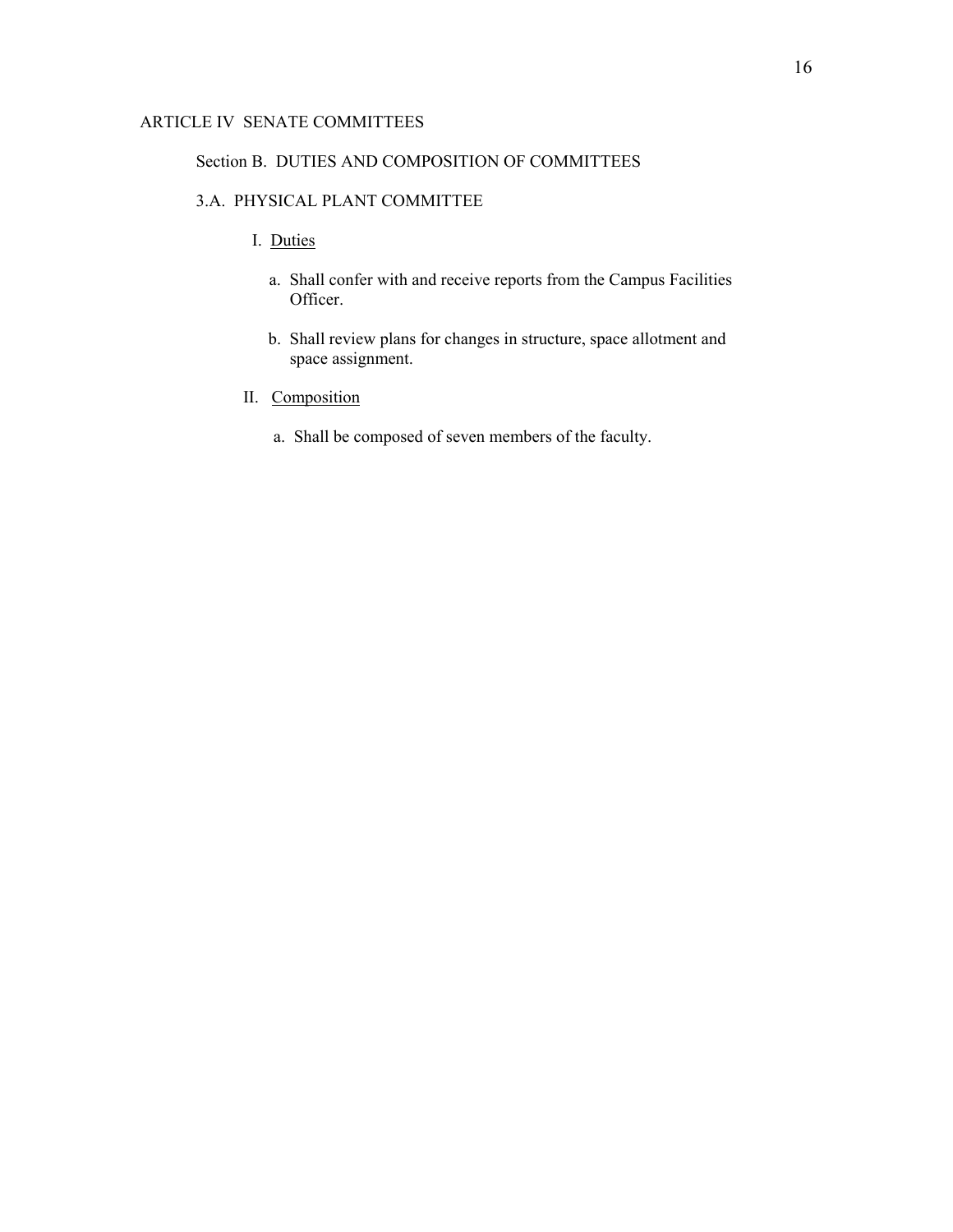### Section B. DUTIES AND COMPOSITION OF COMMITTEES

# 3.B. RESEARCH COMMITTEE

- I. Duties
	- a. Shall review applications for and allot research funds to members of instructional staff.
	- b. Shall confer with and receive reports from the City College Fund and the Research Foundation.
- II. Composition
	- a. Shall be composed of seven members.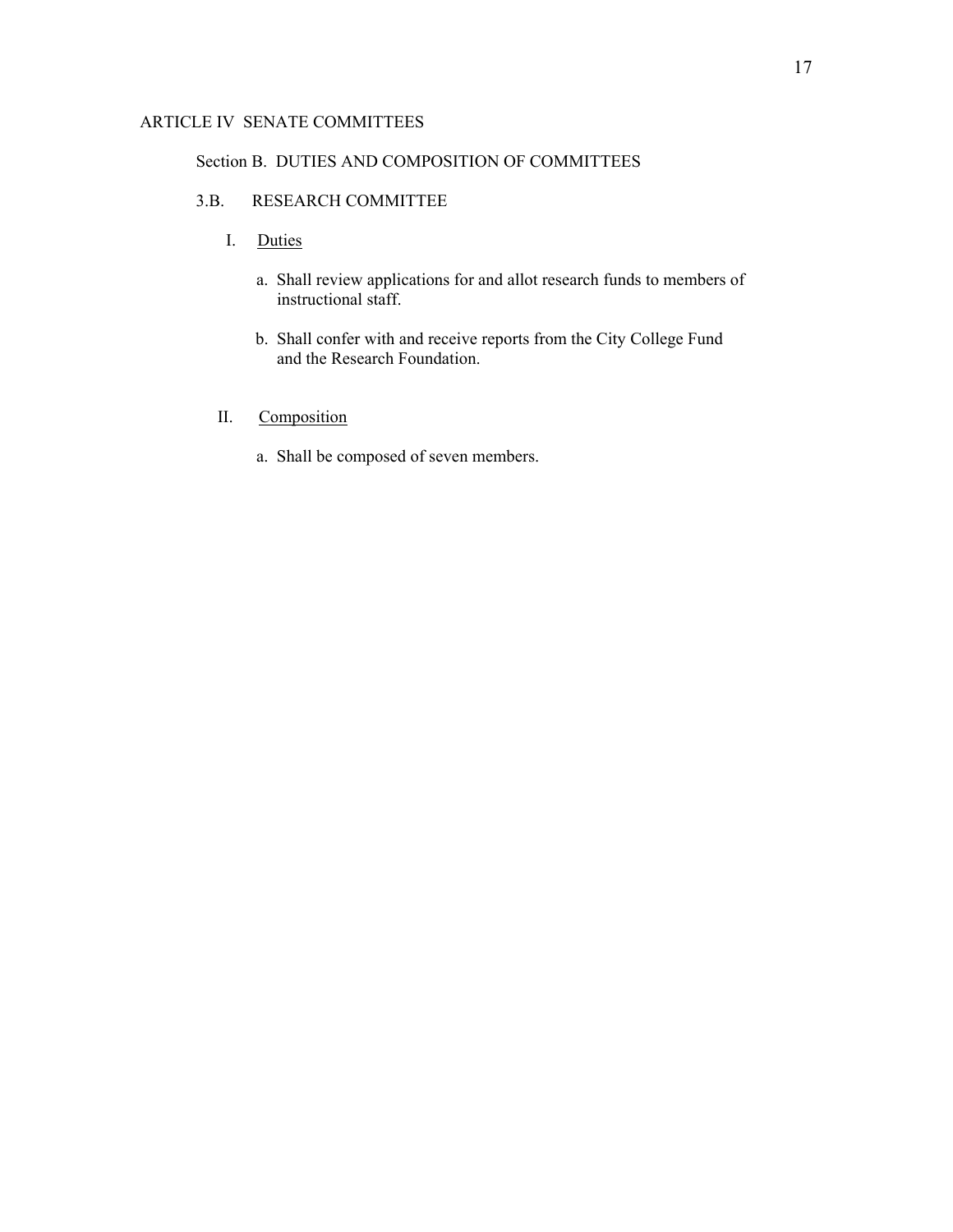#### Section B. DUTIES AND COMPOSITION OF COMMITTEES

# 3.C. CAMPUS SECURITY COMMITTEE

# I. Duties

- a. Shall keep under continuous review all measures to maintain the security of persons and property on the campus of the City College and
	- to make recommendations to this end to the appropriate authorities.

#### II. Composition

- a. Shall be composed of:
	- 1. Six members of the faculty;
	- 2. Two undergraduate student members chosen by the Undergraduate Senate;
	- 3. One graduate student member chosen by the Graduate Student Association;
	- 4. The Director of Security, ex officio, without vote
	- 5. The Dean of General Studies, ex officio, without vote;
	- 6. The Vice Provost for Student Affairs, or his designated representative ex officio, without vote;
	- 7. The Vice President for Administrative Affairs, ex officio, without vote.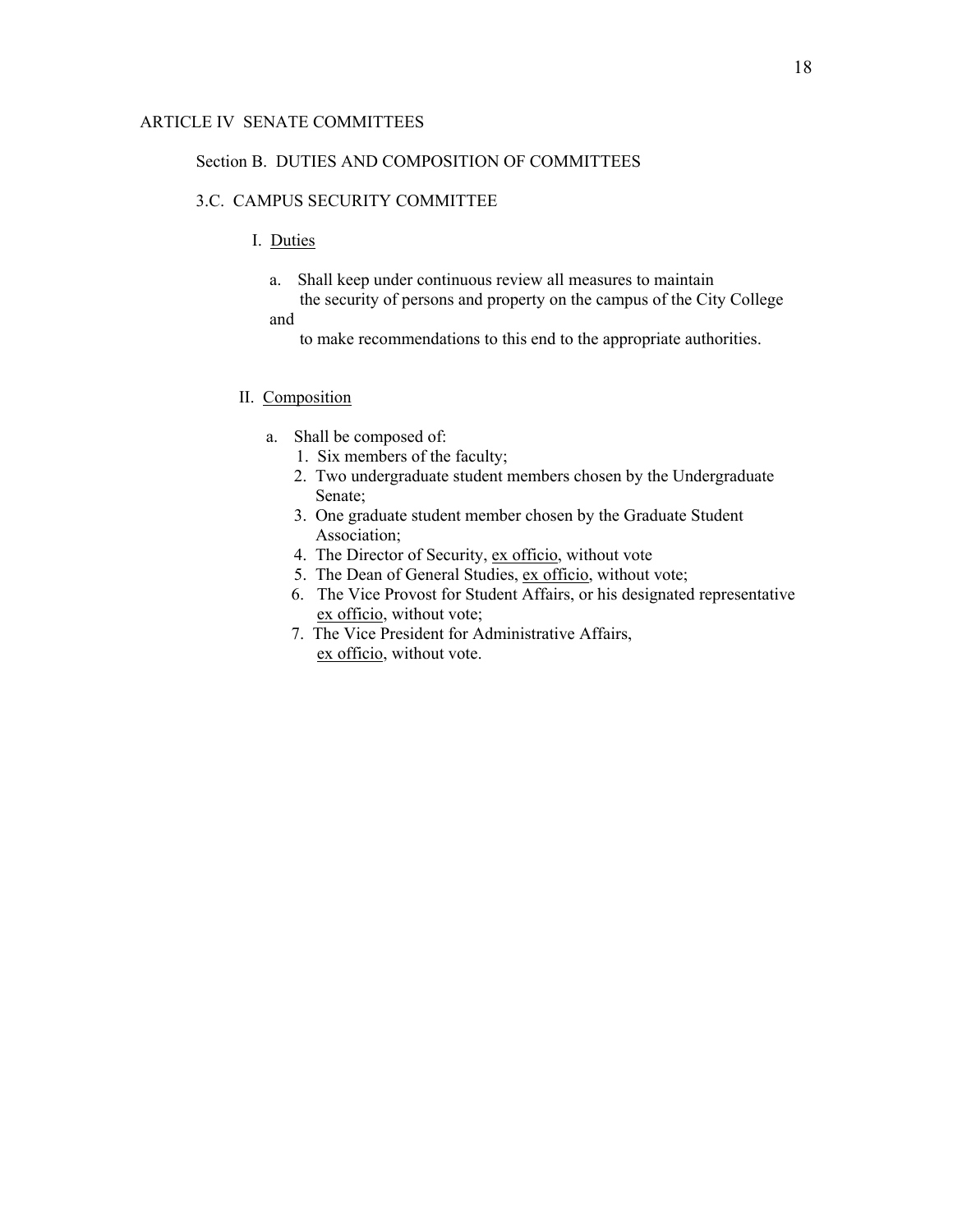#### Section B. DUTIES AND COMPOSITION OF COMMITTEES

## 3.D. INSTITUTIONAL RESEARCH COMMITTEE

- I. Duties
	- a. Shall confer with and receive reports from the Director of the Office of Institutional Research on matters concerning the operation of the Office.
	- b. Shall review policies, programs and priorities of the Office of Institutional Research and make such recommendations to the Senate Committee on College-Wide Resources as it deems advisable.
- II. Composition
	- a. Five members of the faculty;
	- b. The Director of the Office of Institutional Research, ex officio, without vote;
	- c. The Vice President for Administrative Affairs, ex-officio, without vote.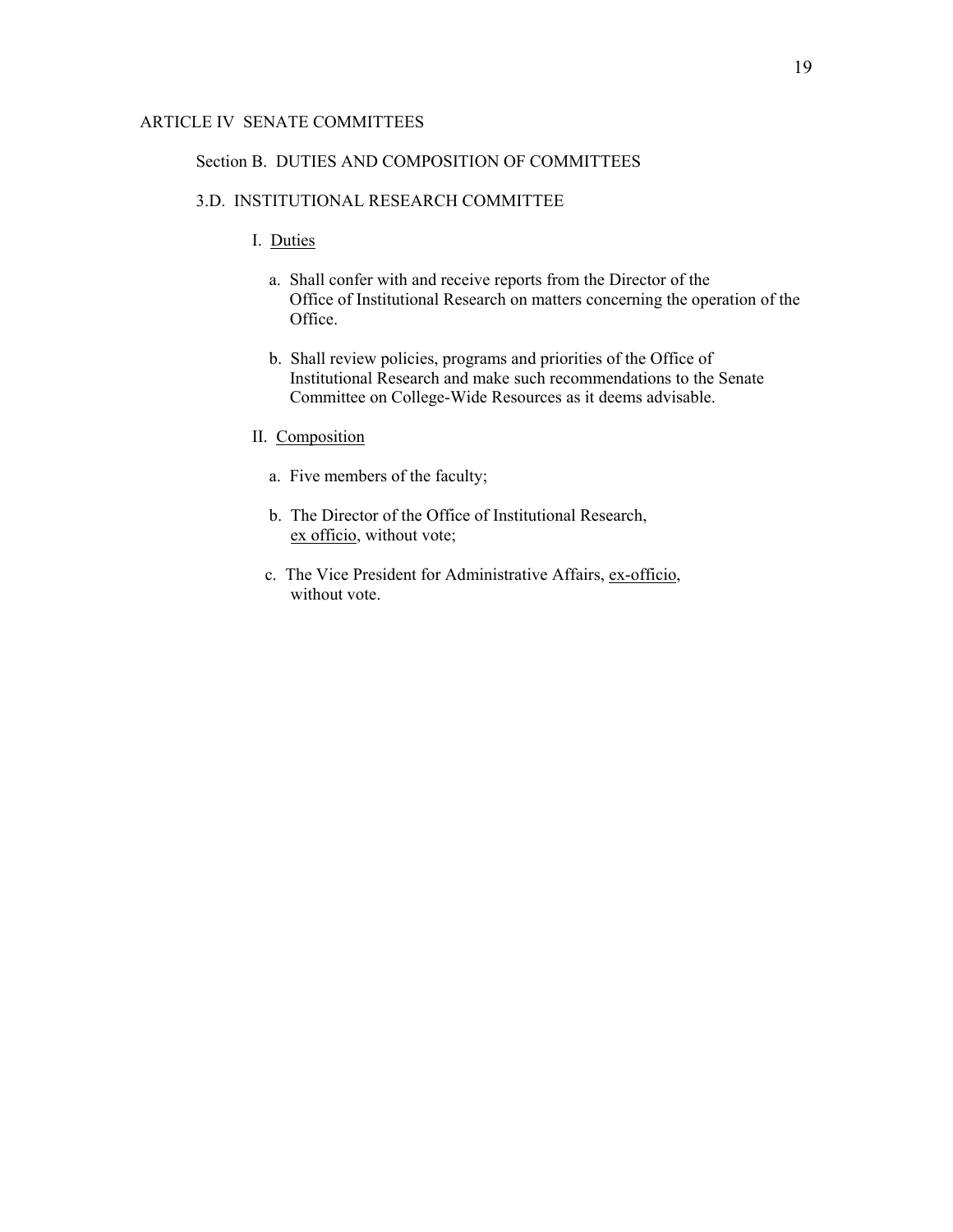#### Section B. DUTIES AND COMPOSTION OF COMMITTEES

## 3.E. FINANCIAL PLANNING COMMITTEE

- I. Duties
	- a. Shall participate in the creation of the tentative budget by the President for the Chancellor.
	- b. Shall participate in planning for the allocation of the actual budget when it is received.
	- c. Shall participate in the formulation of the long-range economic policies of the College.
	- d. Shall oversee the activities of the Auxiliary Committee on Campus Security.
- II Composition
	- a. Shall consist of seven members of the Faculty.
	- b. The Vice President for Administrative Affairs and one member of the Executive Committee of the Faculty Senate shall be members ex officiis, without vote.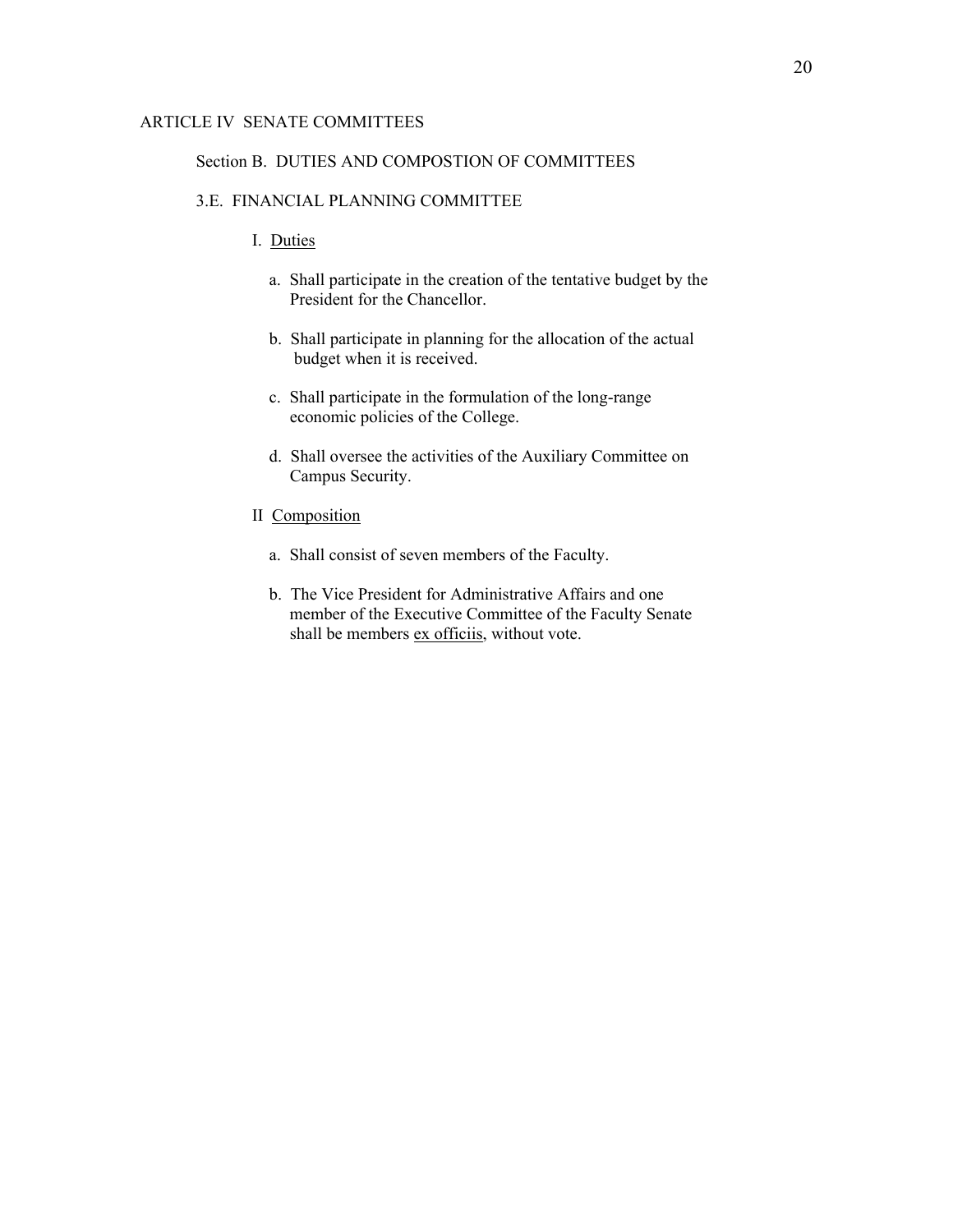#### Section B. DUTIES AND COMPOSITION OF COMMITTEES

- 4. Student Affairs Committee
	- I. Duties
		- a. Shall keep in review the area of the College classified in the administrative category of student affairs.
		- b. Shall keep under continuous review the standards and conditions of extra-curricular activities as well as regulations affecting freedom of expression and student conduct.
		- c. Shall establish structures and procedures, and codify rules and regulations governing conduct and shall be responsible for continual review of the effectiveness of structures, procedures rules, and regulations. All structures, procedures and codes developed shall take effect when approved by the Faculty Senate, and Undergraduate Senate and the Graduate Student Association. (In the event of disagreement, the procedure described in Article XII of the Governance Charter shall be followed.)
		- d. Shall appoint and oversee additional Auxiliary Committees when they are needed to deal with other areas within the category of Student Affairs.
		- e. Shall appoint all faculty members of its auxiliary committees, except where otherwise provided in these bylaws, for staggered three-year terms.
		- f. Shall make interim appointments of student members to its auxiliary committees where such student members have not yet been designated by the appropriate regular procedures.
		- g. When the Student Affairs Committee has made interim appointments of student members to its auxiliary committees, it shall notify the officers of the Student Senate of these appointments.
		- h. For the purpose of appointing members to its auxiliary committees, a quorum of the Student Affairs Committee shall consist of a majority of its members eligible to vote at the time such action is taken.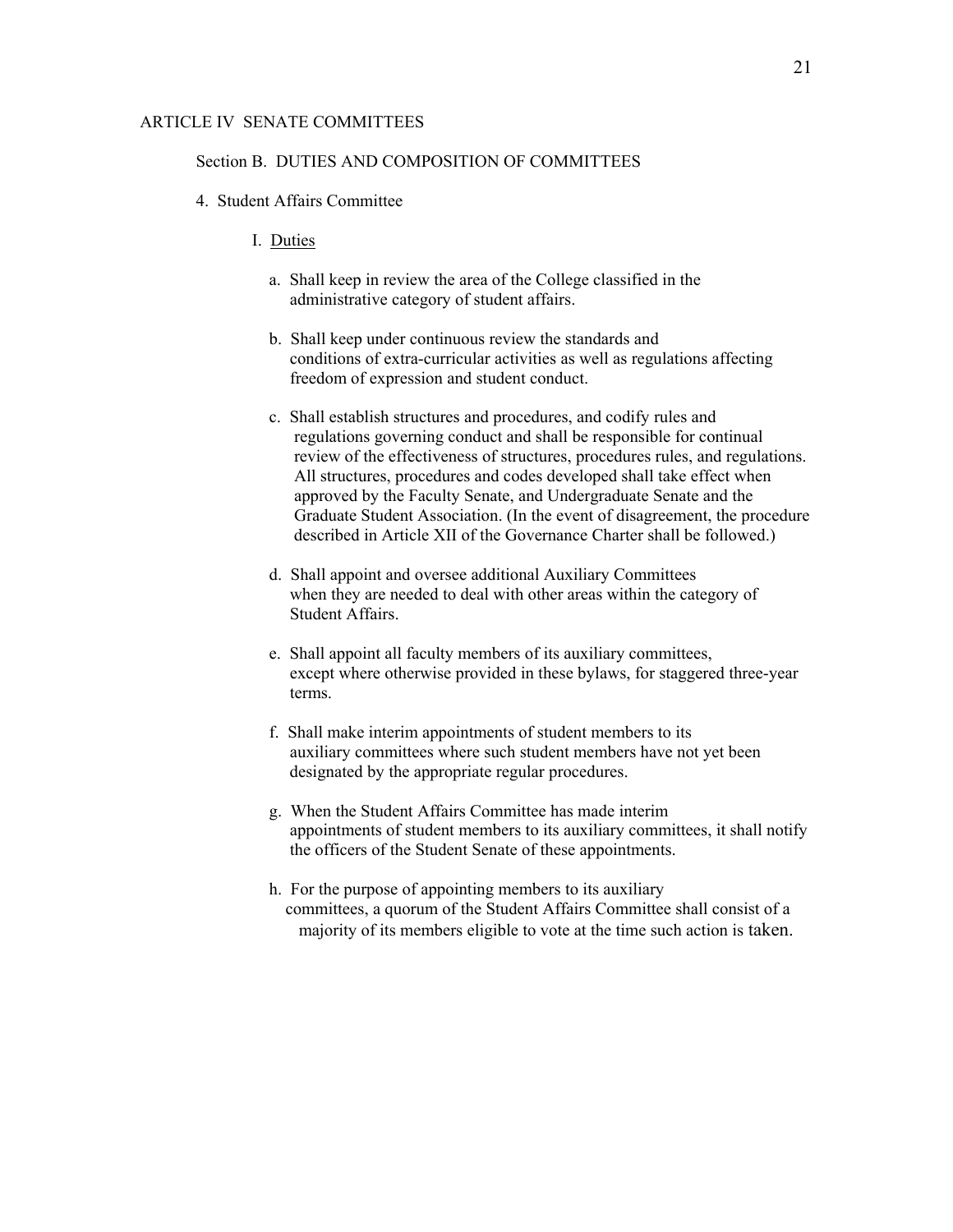### Section B. DUTIES AND COMPOSITION OF COMMITTEES

- 4. Student Affairs Committee
	- II. Composition
		- a. Shall be composed of:
			- 1. Five members of the Faculty;
			- 2. One undergraduate student selected by the Undergraduate Senate;
			- 3. One graduate student selected by the Graduate student Association;
			- 4. One student selected by the Evening Student Senate;
			- 5. The chairmen of the auxiliary committees; ex officiis, without vote;
			- 6. The Vice Provost for Student Affairs, ex officio, without vote;
			- 7. One member of the Senate Executive Committee, ex officio, without vote;

The chairmen of the auxiliary committees need not be members of the Faculty Senate.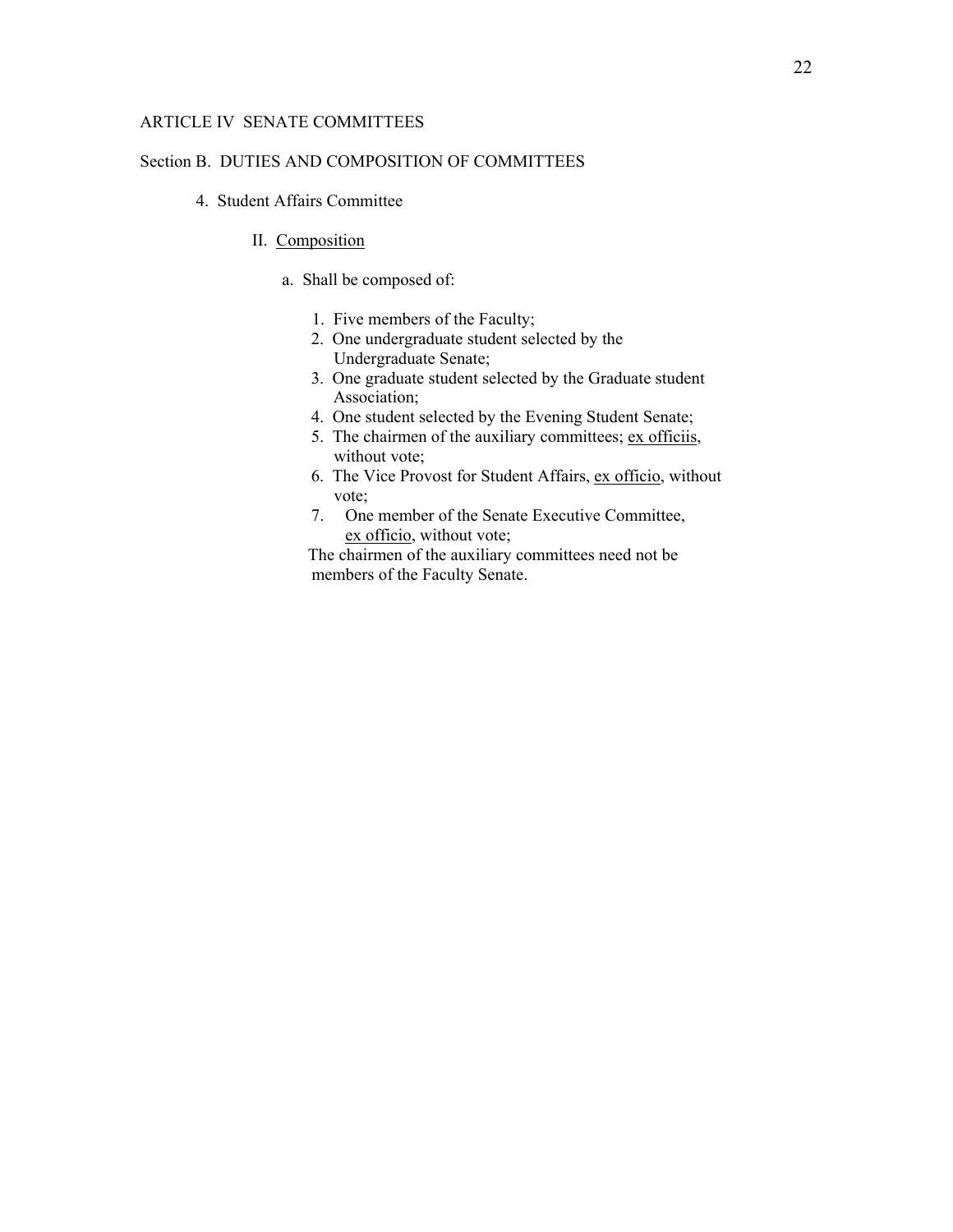### Section B. DUTIES AND COMPOSITION OF COMMITTEES

# 5. FACULTY STUDENT COMMITTEE ON INTERCOLLEGIATE ATHLETICS

### I. Duties

- a. Shall initiate policy and procedures concerning the conduct of intercollegiate athletics at the City College, subject to the approval of the Faculty Senate.
- b. Shall have authority to implement routine matters of policy and procedure approved by the Faculty Senate.
- c. Shall prepare and report on the annual budget which shall be sent for consideration and final decision to both the Faculty Senate and the Undergraduate Senate after consultation with the Vice Provost for Student Affairs. ( In the event of any disagreement, the procedure described in Article XII of the Governance Charter shall be followed. )

# II. Composition

- a. Shall be composed of:
	- 1. Two members of the faculty, including at least one Senator.
	- 2. Three undergraduate students elected by the Undergraduate Senate.
	- 3. The Chairman of the Department of Physical and Health Education.
	- 4. The following ex officiis, without vote:
		- a. The Vice Provost for Student Affairs;
		- b. The Vice President for Administrative Affairs;
		- c. The Director of Athletics;
		- d. The Business Manager;
		- e. A representative of the CCNY Alumni-Varsity Association, to be selected by the CCNY Alumni-Varsity Association.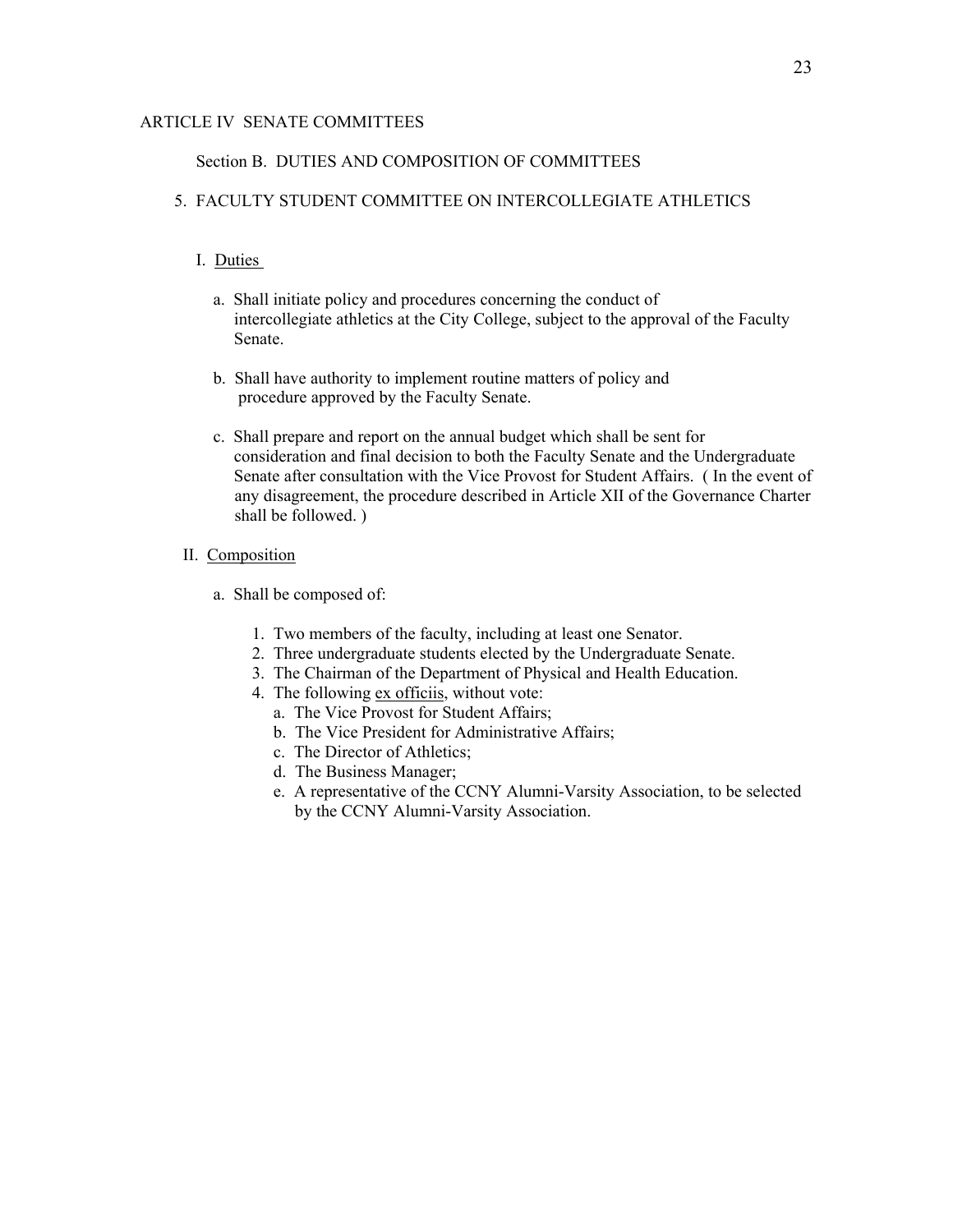#### Section B. DUTIES AND COMPOSITION OF COMMITTEE

#### 6. FACULTY-STUDENT DISCIPLINE COMMITTEE

- I. Duties
	- a. Shall hear cases and shall make decisions in accordance with Article 15 of the Bylaws of the Board of Higher Education.

#### II. Composition and Functions

- a. Shall be composed of:
	- 1. Three members selected by lot from a panel of six faculty members;
	- 2. Three members selected by lot from a panel of six students;
	- 3. A chairman selected by the six members of the committee from among the remaining members of the panel.
- b. The Chairman shall have the power to vote in case of a tie.
- c. Shall have a quorum of at least two faculty members and two student members.
- d. A panel of six faculty members (with faculty rank) shall be elected at the first regular meeting of the Senate in September.
- e A panel of six students shall be elected annually at large by students registered at the College.
- f. No member of the committee shall serve for more than two consecutive terms of office.
- g. In case a member chosen by lot resigns or is unable to complete his term of office, a replacement shall be selected by lot from the non-seated persons on the appropriate panel.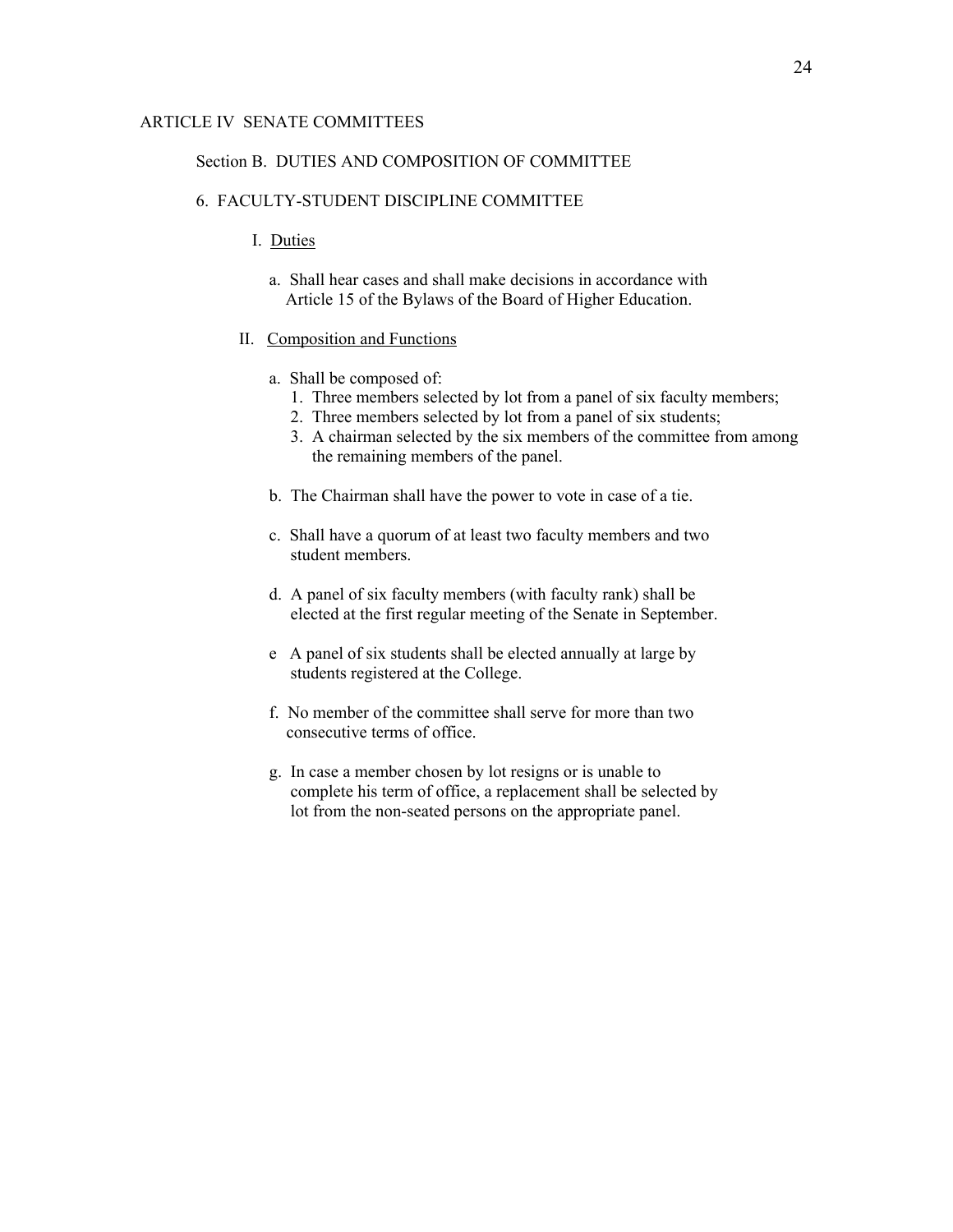#### Section B. DUTIES AND COMPOSITION OF COMMITTEES

## 7. ADMINISTRATION COMMITTEE

- I. Duties
	- a. Shall review the administrative structure and operation of the College.
	- b. Shall be consulted on the creation of new college-wide administrative programs, titles or procedures, and the consolidation, modification or deletion of existing ones.
	- c. Shall establish liaison with new College-wide administrative programs as they are formed and, when necessary, suggest the creation of an appropriate Senate Committee.
	- d. Shall evaluate the performance of administrative personnel.
	- e. Shall make regular reports to the President and to the Senate on administrative programs, procedures and personnel.
- II. Composition
	- a. Shall consist of seven members of the Faculty.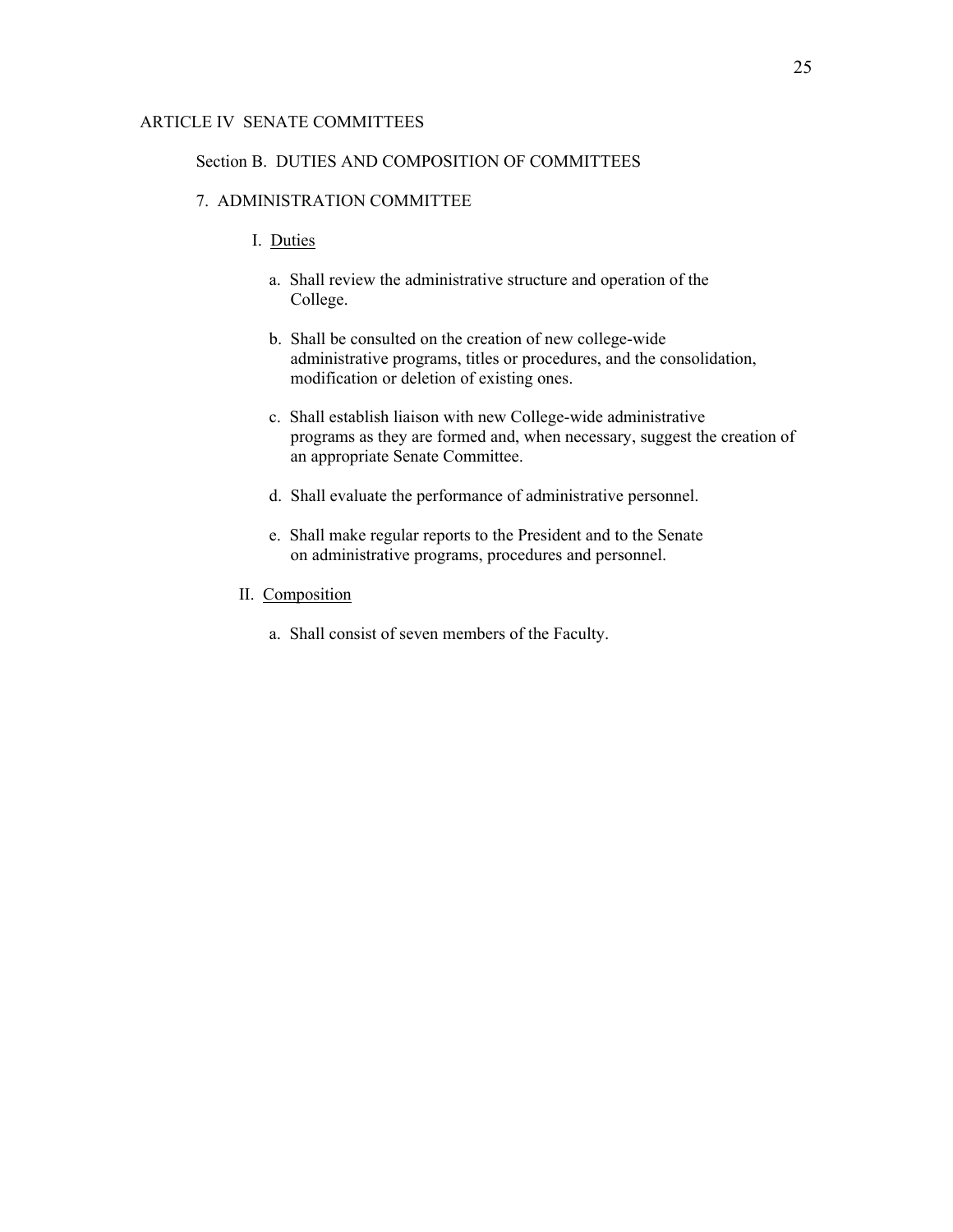#### Section B. DUTIES AND COMPOSITION

# 8. INSTITUTIONAL RESOURCES ADVISORY COMMITTEE

- I. Duties
	- a. Shall maintain liaison with the administration's Institutional Resources Committee.
	- b. Shall assure that faculty input on policy governing institutional resources shall be provided through appropriate channels, and review the implementation of these policies by the Institutional Resources Committee.
	- c. Shall receive the bi-weekly minutes of the Institutional Resources Committee.
	- d. Shall meet at least twice a semester with the Institutional Resources Committee.
	- e. Shall report to the Senate at least once each semester.
	- f. In the event that the functions relative to the utilization of college resources, presently performed by the Institutional Resources Committee, are subsequently handled by another body or bodies, this committee of the Senate shall continue its advisory relationship with such body or bodies.
- II. Composition
	- a. Shall be composed of the Chairmen of the Faculty Senate Executive Committee, the Educational Policy Committee, the Financial Planning Committee, the College-wide Resources Committee, and the Administration Committee.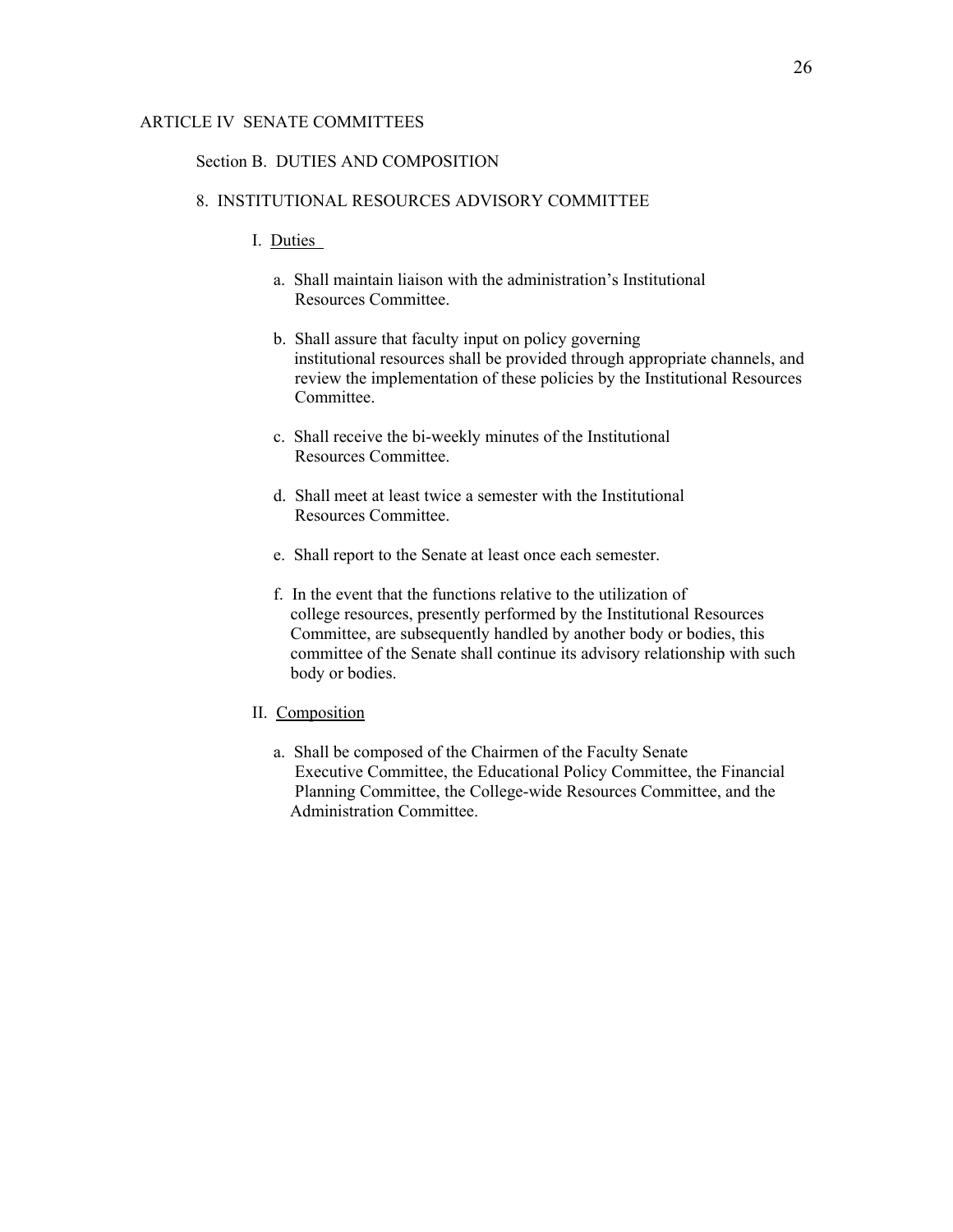# Section B. DUTIES AND COMPOSITION OF COMMITTEES

# 9. ACADEMIC FREEDOM and FACULTY INTERESTS COMMITTEE

- I. Duties
	- a. Shall investigate allegations of incidents affecting academic freedom and shall make such recommendations to the Senate as it deems appropriate.
	- b. Shall keep under continuous review all matters concerning academic freedom, and when appropriate, shall recommend to the Senate such action as it considers desirable.
	- c. Shall keep under continuous review such matters as teaching schedules, class sizes, research facilities, and similar questions of faculty concern and when appropriate, shall recommend to the Senate such action as it considers desirable.
- II. Composition
	- a. Shall consist of seven members.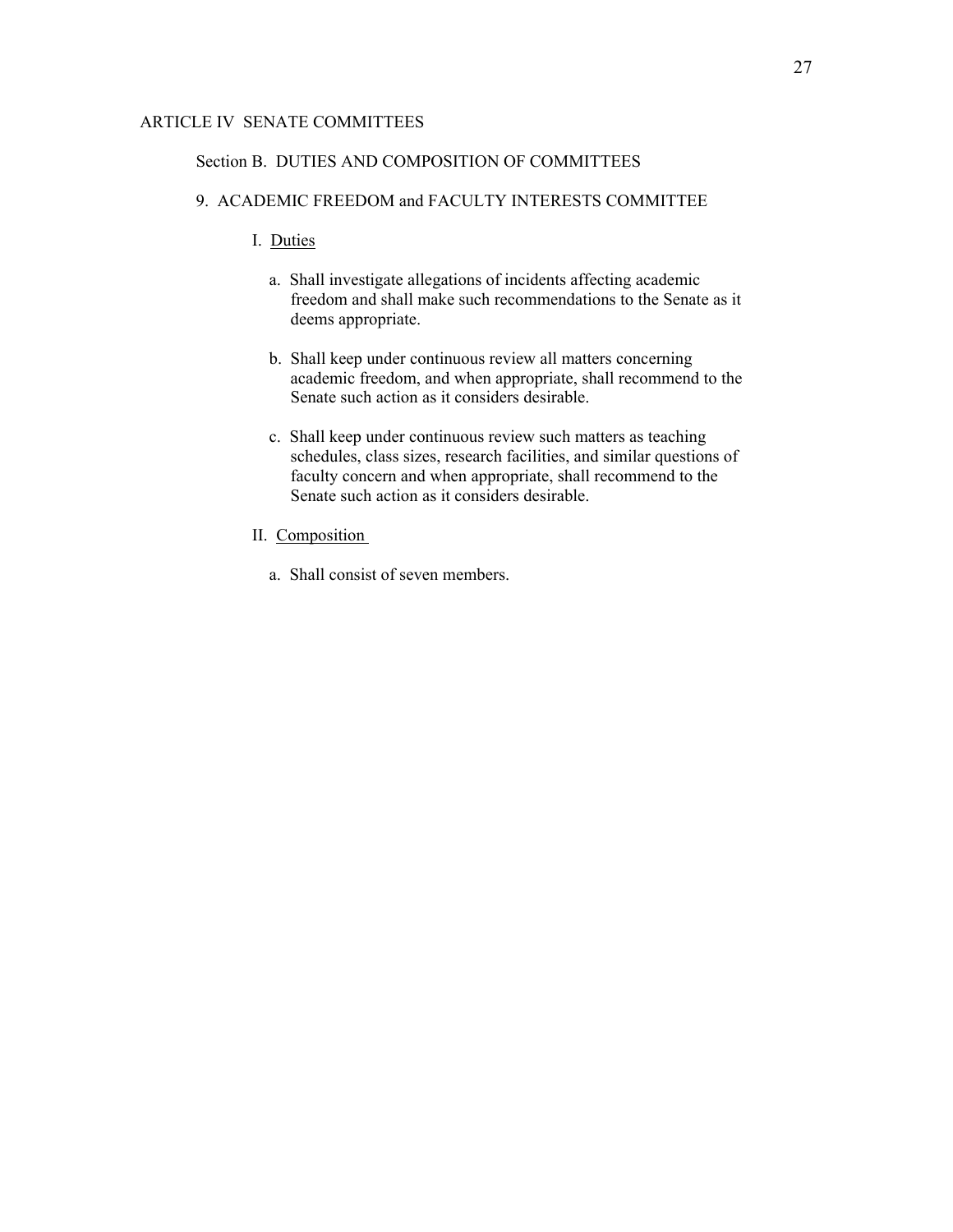#### Section B. DUTIES AND COMPOSITION OF COMMITTEES

#### 10. COMMUNITY RELATIONS COMMITTEE

#### I. Duties

- a. Shall recommend policies to guide the College in fulfilling its responsibilities in community relations.
- b. Shall recommend policies which will increase the College's ability to provide educational programs and extension services beyond those offered to the regular student body.
- c. Shall review and analyze the entire College's community-oriented activities and efforts.
- d. Shall recommend means of improving communication between community groups and the faculty.
- e. Shall recommend procedures for the most effective implementation and coordination of the College's activities and programs in the above areas.
- f. Shall receive request for community service which might be met by the College, and refer these to the appropriate body for action.
- g. Shall meet with such Community Advisory Committees as the President may establish under Article XIII of the Governance Charter.
- II. Composition
	- a. Shall be composed of:
		- 1. Seven members of the faculty elected by the Faculty Senate.
		- 2. Two undergraduate students appointed by the Undergraduate Senate;
		- 3. One graduate student appointed by the Graduate Student Association;
		- 4. The Vice President for Communications and Public Affairs, Ex officio, without vote.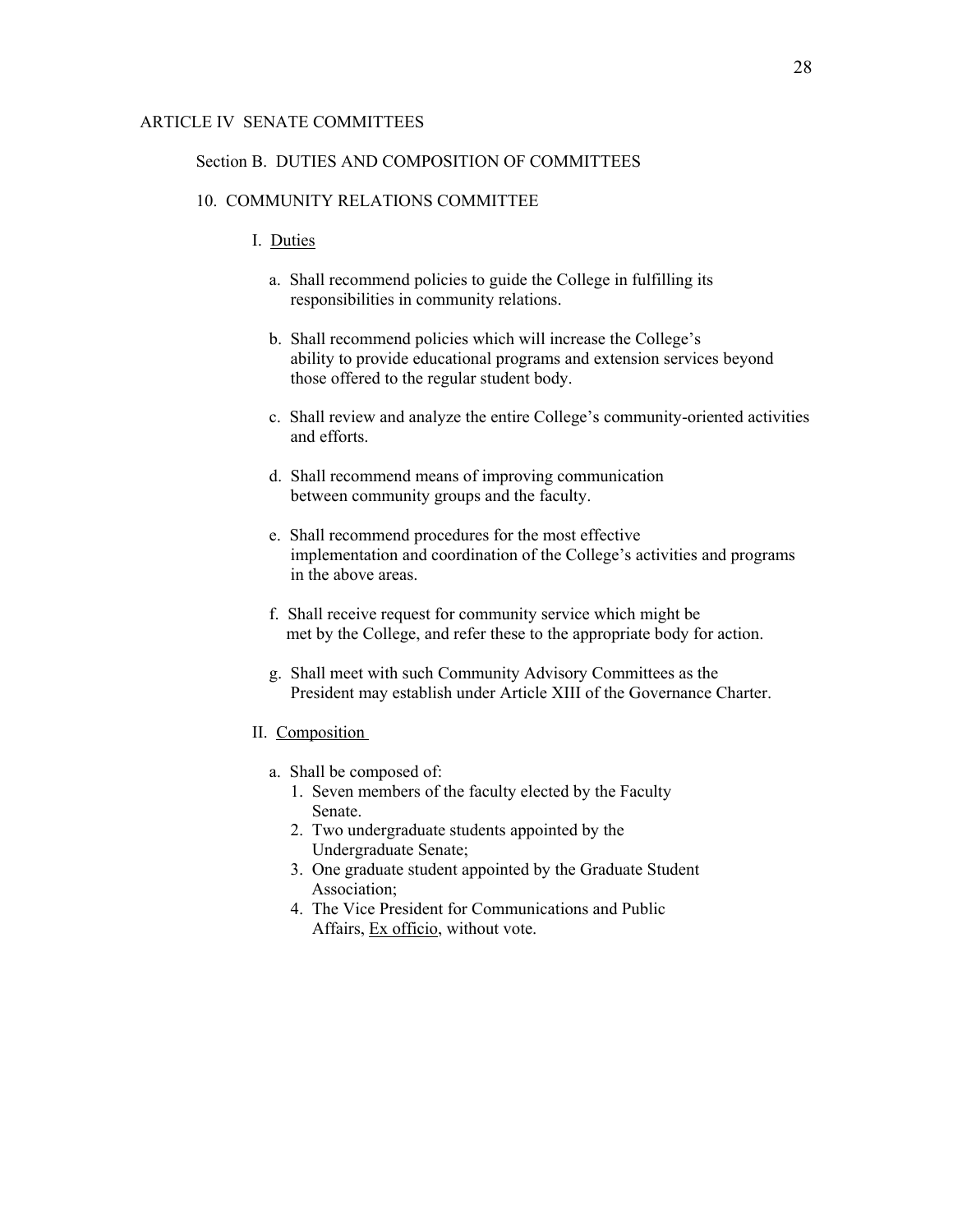#### Section B. DUTIES AND COMPOSITION OF COMMITTEES

# 11. SENATE AFFAIRS COMMITTEES

- A. Bylaws Committee
- B. Elections Committee
- C. Nominations Committee

# ARTICLE IV SENATE COMMITTEES

### Section B. DUTIES AND COMPOSITION OF COMMITTEES

### 11.A.. BYLAWS COMMITTEE

### I. Duties

- a. Shall constantly review and update the Bylaws of the Faculty Senate.
- b. Shall be empowered to make automatic editorial changes in the Bylaws when those changers are of the following nature :
	- 1. where a new title is given to an ex-officio member of the Faculty Senate and any changes accompanying that title have no substantive bearing on the work of the Senate, the title of that position in the Bylaws conferring ex-officio membership shall be corrected accordingly. The Committee shall inform the Senate of such a change.
	- 2. where a change in the name of any division, school, department, center, program or institute, or college-wide department which has ten or more full-time persons of faculty rank assigned to it does not involve any governance change, the Bylaws Committee shall update the Bylaws accordingly and inform the Faculty Senate.
	- 3. when a department ceases to exist at the College the Bylaws Committee will strike all references to it in the Bylaws and inform the Senate of those deletions.

### II. Composition

a. Shall consist of seven senators.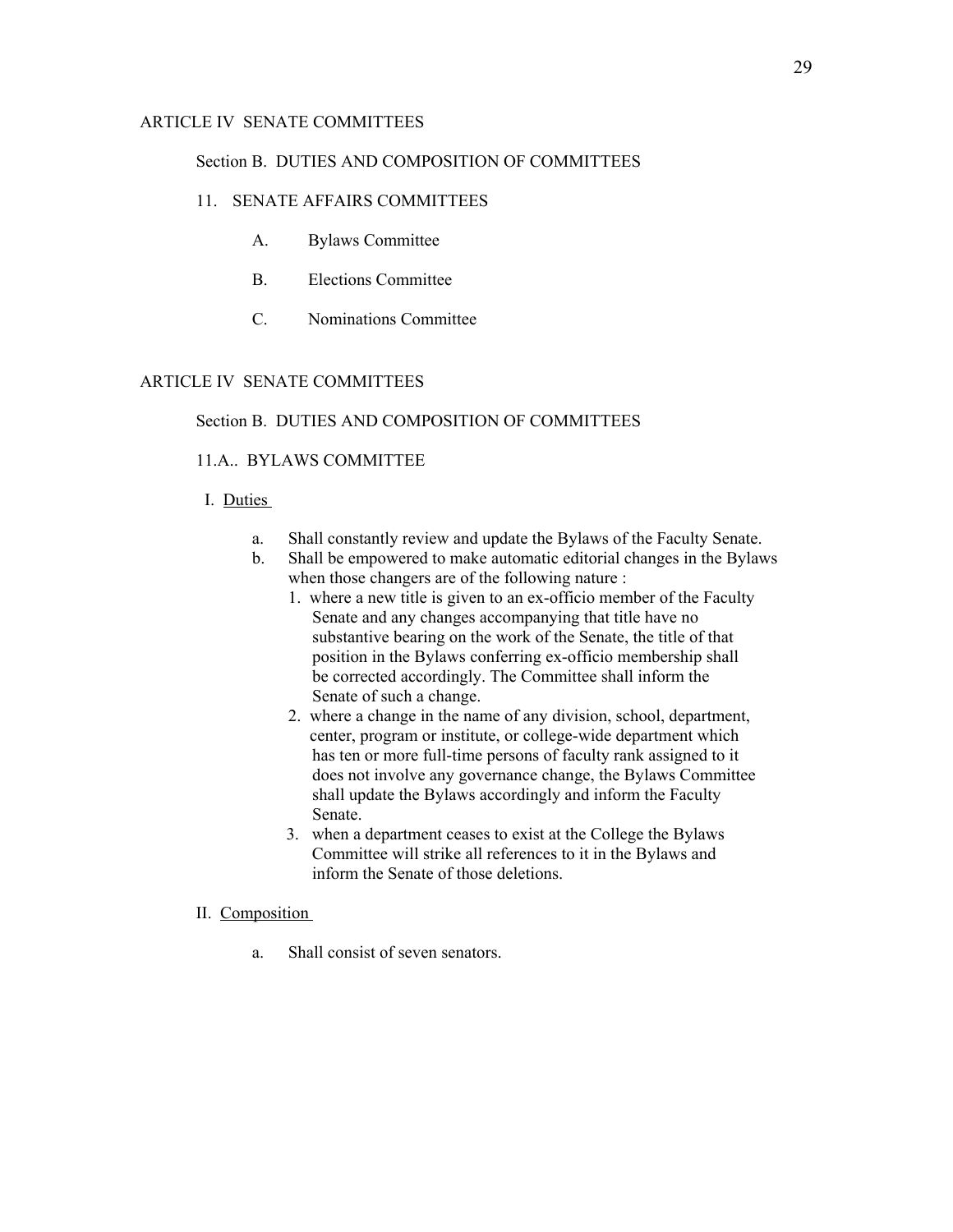#### Section B. DUTIES AND COMMITTEES

# 11.B. ELECTIONS COMMITTEE

# I. Duties

- a. Shall take full and complete charge of the nominations and elections to the Senate and to the Office of ombudsman.
- b. Shall circulate notices concerning the nomination and election of Senators and of the ombudsman.
- c. Shall certify to the Senate, at the May meeting, the names of elected Senators and of the ombudsman.
- d. Shall hear and decide upon complaints and appeals pertaining to elections under its jurisdiction. Appeals from decisions of the Committee can be made to the Faculty Senate Executive committee. Final appeals can be made to the Faculty Senate.
- e. The Committee may, at its discretion, conduct other elections, upon request, on behalf of other instructional staff group, such as the University senate or the Faculty Welfare Trustees.
- II. Composition
	- a. Shall consist of seven Senators.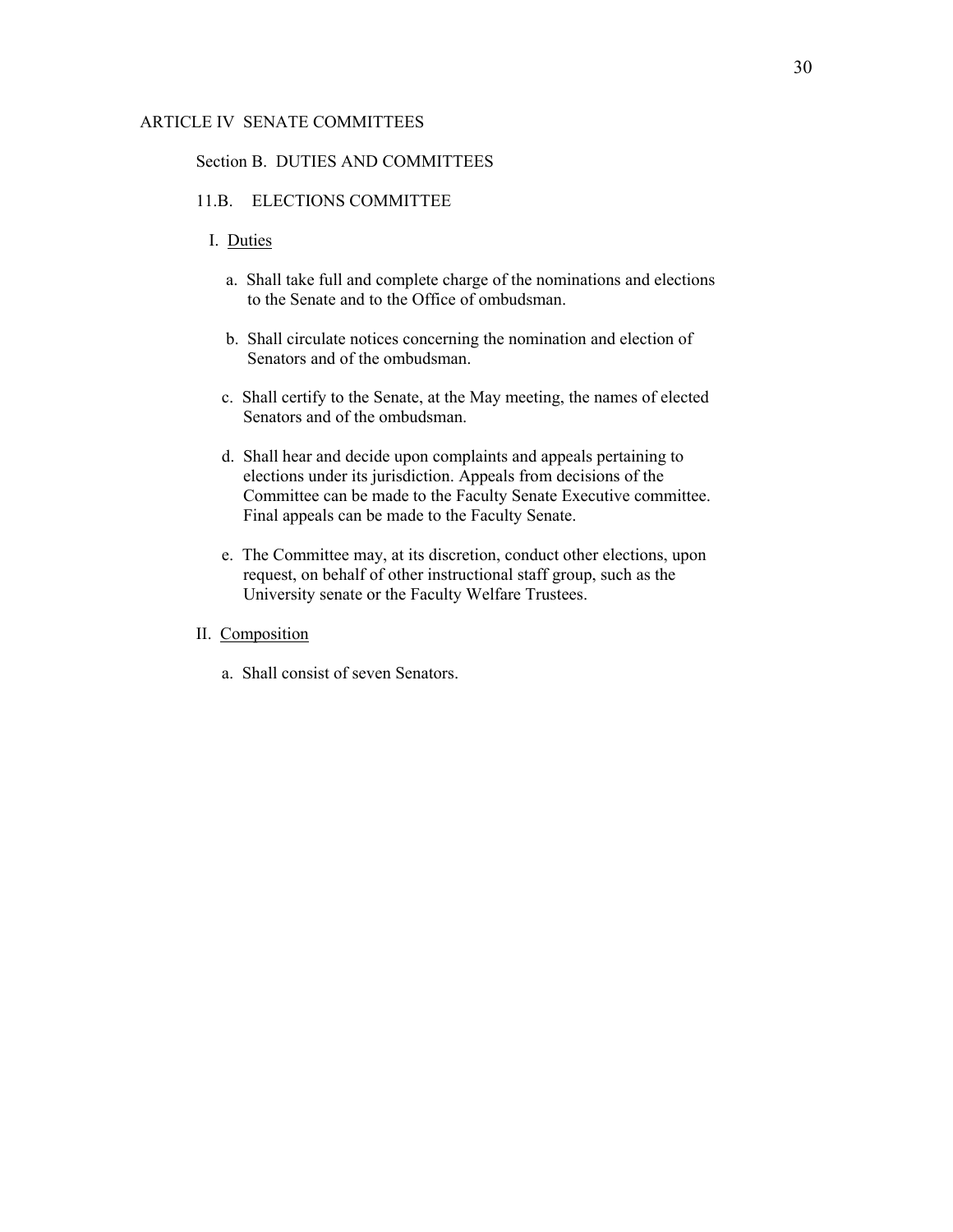### Section B. DUTIES AND COMPOSITION OF COMMITTEES

# 11.C. NOMINATIONS COMMITTEE

- I. Duties
	- a. Shall prepare slates of nominees for all committees (excepting the Executive Committee and the Committee on Nominations) for the September meeting.
- II. Composition
	- a. Shall consist of seven Senators.
	- b. Shall be elected at the reorganization meeting in May.
	- c. Shall be nominated from the floor of the Senate.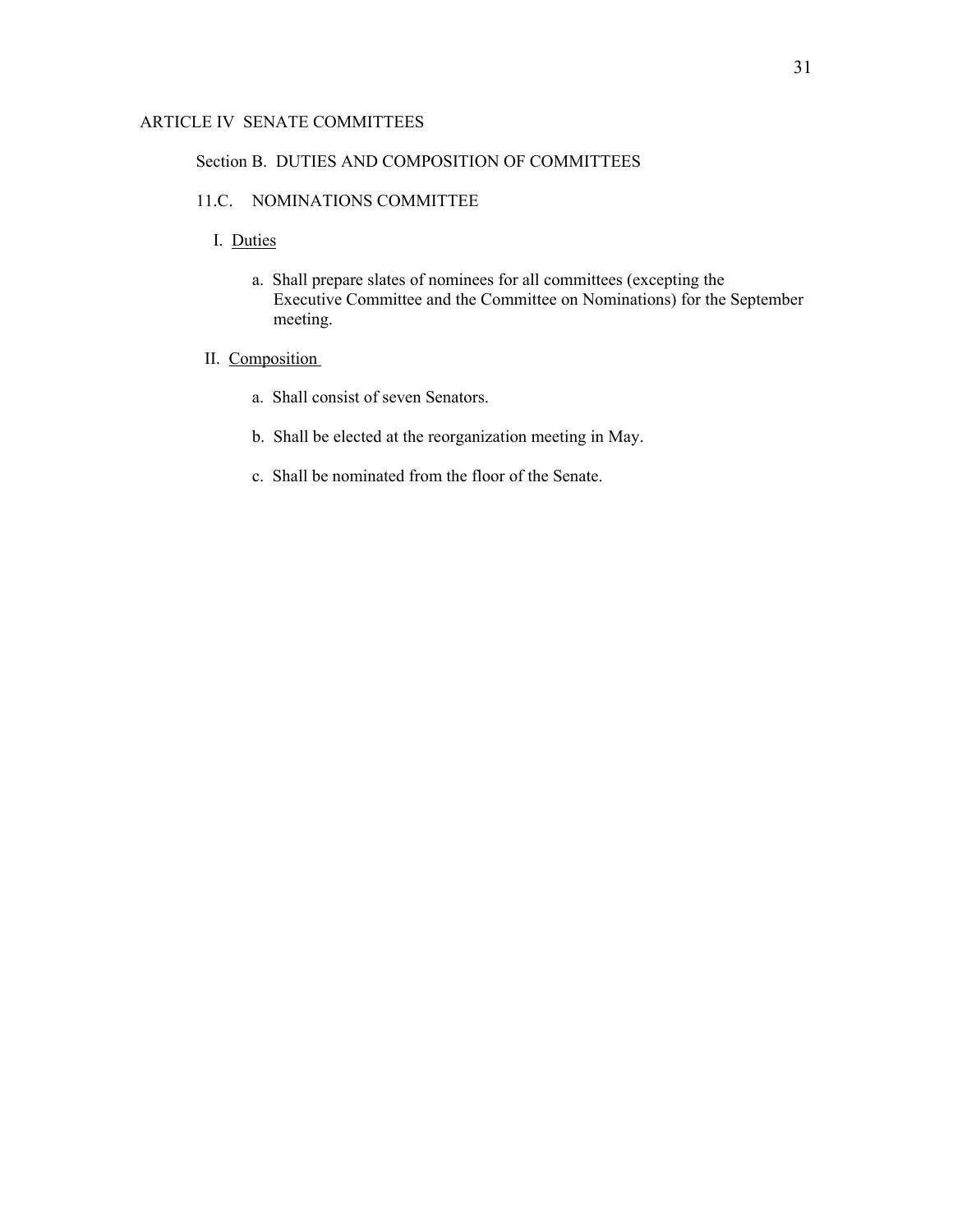## Section C. COMMITTEE MEMBERSHIP

- a. Except as otherwise provided in these Bylaws, each committee shall consist of seven members.
- b. Membership on the Executive Committee, the Nominations Committee and the Bylaws Committee shall be restricted to members of the Senate.
- c. Membership on the other committees of the Senate must include at least one Senator; otherwise members may be drawn from the entire instructional staff.
- d. Committee members shall serve for a term of three years unless otherwise provided in these Bylaws. Their terms shall be so staggered that the term of office of approximately one-third of members shall expire each year.
- e. Student who are members of Senate Committees must be full-time registrants at the City College.
- f. The agenda for the regular meeting of the Faculty Senate in September shall provide for elections to fill all committee vacancies. In these elections, ballots shall be considered valid only if they are marked for as many candidates as there are vacancies to be filled. Except where otherwise provided in these Bylaws, each valid vote for a candidate shall be given equal weight. After each of a committee's vacancies has been filled by this procedure, the nominee receiving the next highest number of votes will be designated as alternate to that committee with a term of one year. Alternates will be full participants in the affairs of their committees but without the power to vote (the latter being limited to regular members). The temporary absence of a voting member does not give the alternate a vote at the meeting or meetings in question. Alternates shall serve for the remainder of the academic year.
- g. Committee members may be re-elected to serve on the same committee.
- h. Within three weeks after the newly elected, or re-elected committee members have been notified of their election, all committees shall elect their chairmen and notify the Secretary of the Senate of their choice. All committee chairmen must be members of the Faculty Senate unless otherwise provided in these bylaws.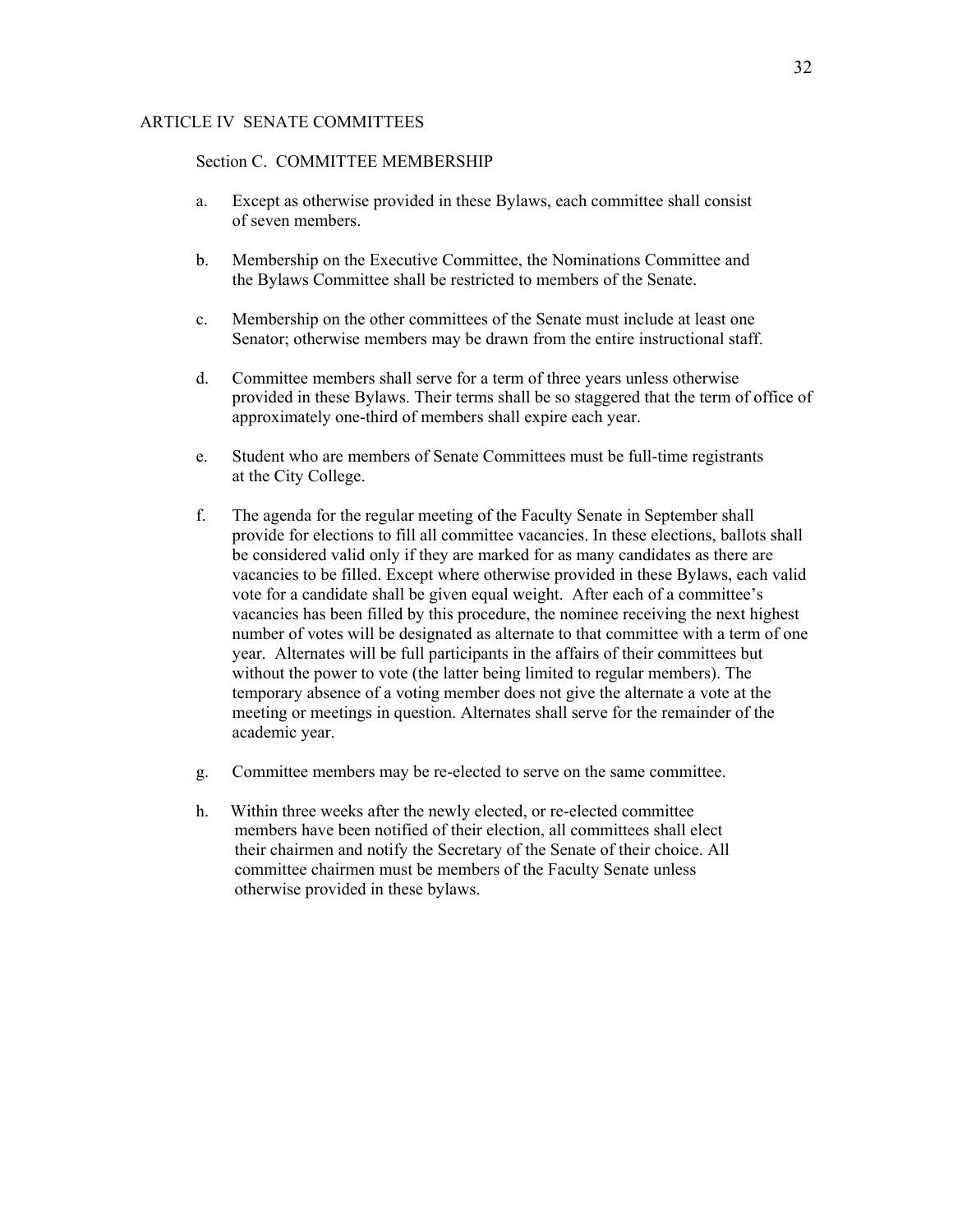#### Section C. COMMITTEE MEMBERSHIP

- i. The term of a member of a committee expires upon the election of a re placement. A committee, however may remove a non-participating member. A committee member shall be construed to be non-participating if he is absent without excuse for two consecutive meetings or from one third of the meeting in any semester. Any member so removed may appeal his removal to the Executive Committee. In the event that such a member is removed from the committee the alternate automatically becomes a full member.
- J. Interim vacancies on both the Executive Committee and the Nominations Committee shall be filled by nomination and election at the first regular meeting following the occurrence of the vacancy, and shall be for the remainder of the unexpired term.
- k. Interim vacancies on other committees will be filled for the remainder of the academic year by their respective alternates. In the absence of an alternate, an interim vacancy shall be filled until the next regularly scheduled committee elections by appointment by the Nominations Committee. Such appointments shall be immediately effective but must be confirmed by the Senate at its first subsequent regular meeting. Vacancies occurring after the regular meeting of the Senate in March may remain unfilled.
- l. Whenever elections for committees are held, additional nominations may be made from the floor by members of the Senate.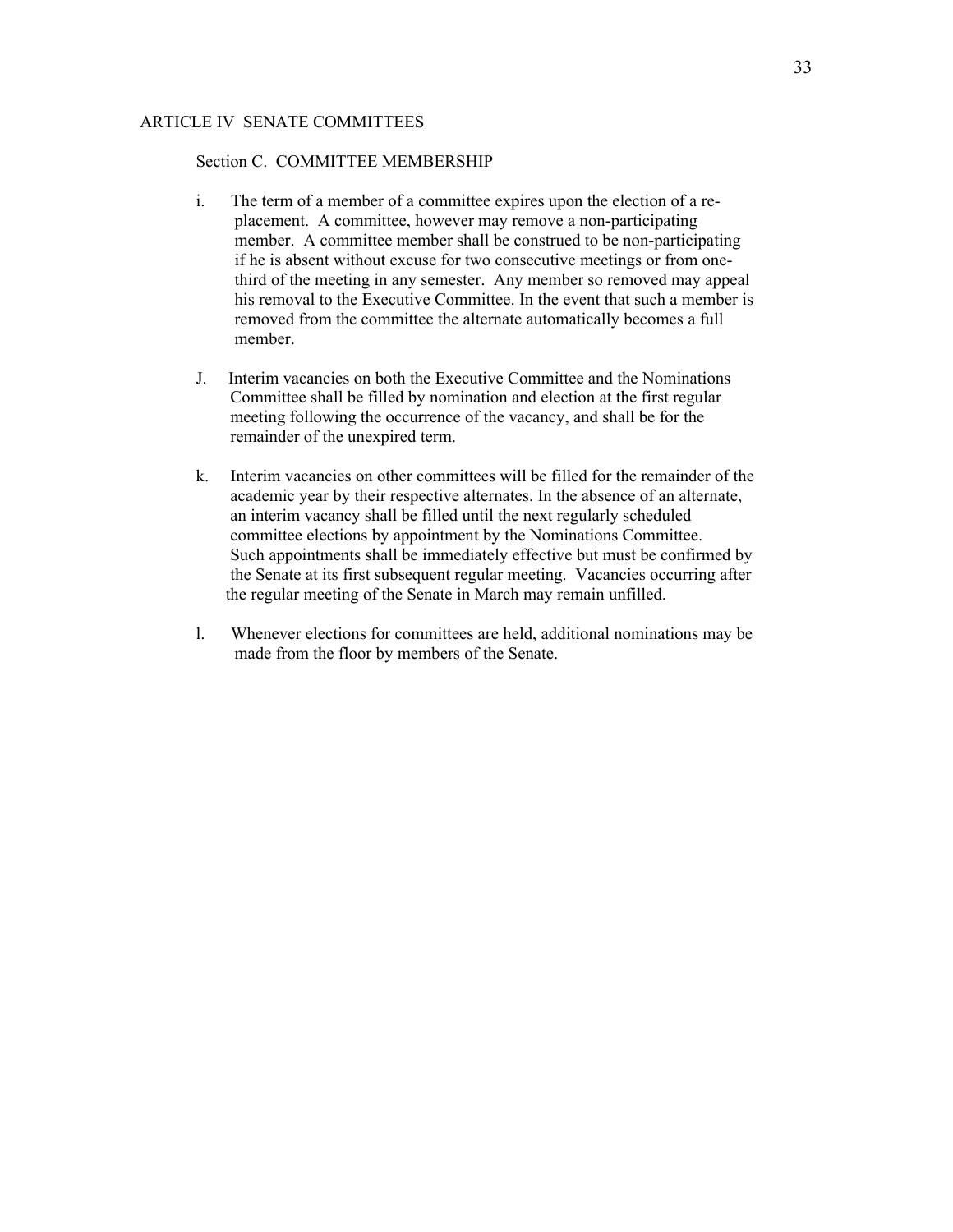#### Section D. GENERAL PROVISIONS

- 1. The Standing Committees of the Faculty Senate shall appoint the members of the Auxiliary Committees under their supervision, unless otherwise provided in these Bylaws, and shall create such new Auxiliary Committees as they shall deem necessary.
	- a. All appointments shall be subject to confirmation by the Faculty Senate.
	- b. The creation of new Auxiliary Committees shall be subject to confirmation by the Faculty Senate.
	- c. The size and representative character of the Auxiliary Committees shall be determined by the appropriate standing Committee unless otherwise provided in these Bylaws.
- 2. Each standing committee and each Auxiliary Committee shall elect its own chairman and such other officers as it may need.
- 3. Auxiliary Committees shall keep the appropriate Standing Committee informed of their actions and decisions.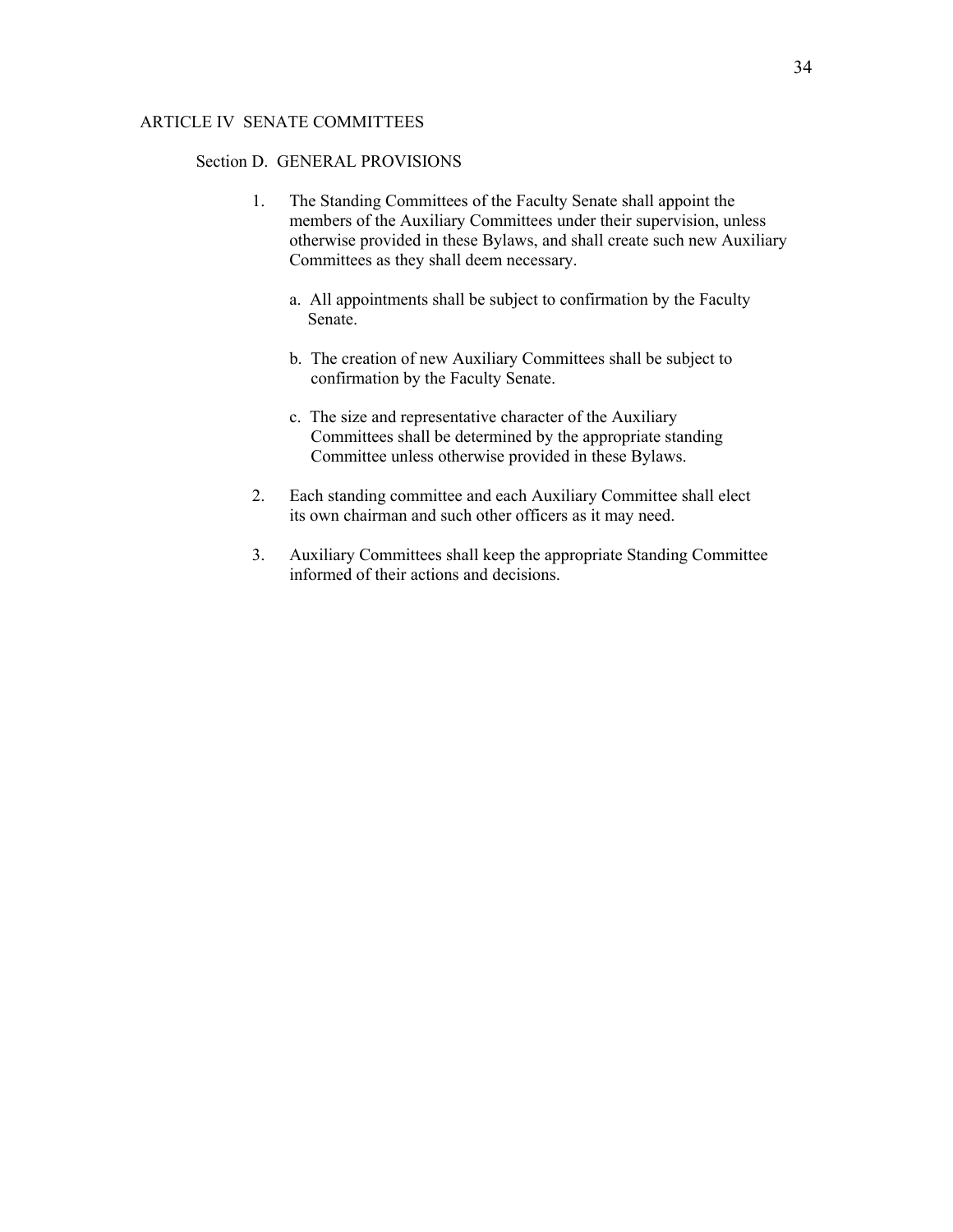## Section E. SPECIAL COMMITTEES

- 1. When a vacancy occurs in the Presidency of the College, the Faculty Senate shall select the faculty members of an ad hoc committee to advise with the Board of Higher Education in filling the Office.
- 2. When a vacancy occurs in a college-wide office such as Vice President, Vice Provost, Dean of the School of general studies, and Chief Librarian, the Senate shall select the faculty members of an ad hoc committee to advise with the President in filling the vacancy.
- 3. Ad hoc committees of the Senate may be appointed by the Presiding Officer with the consent of the Senate, or may be elected at the discretion of the Senate, to serve for a definite purpose and for a definite length of time.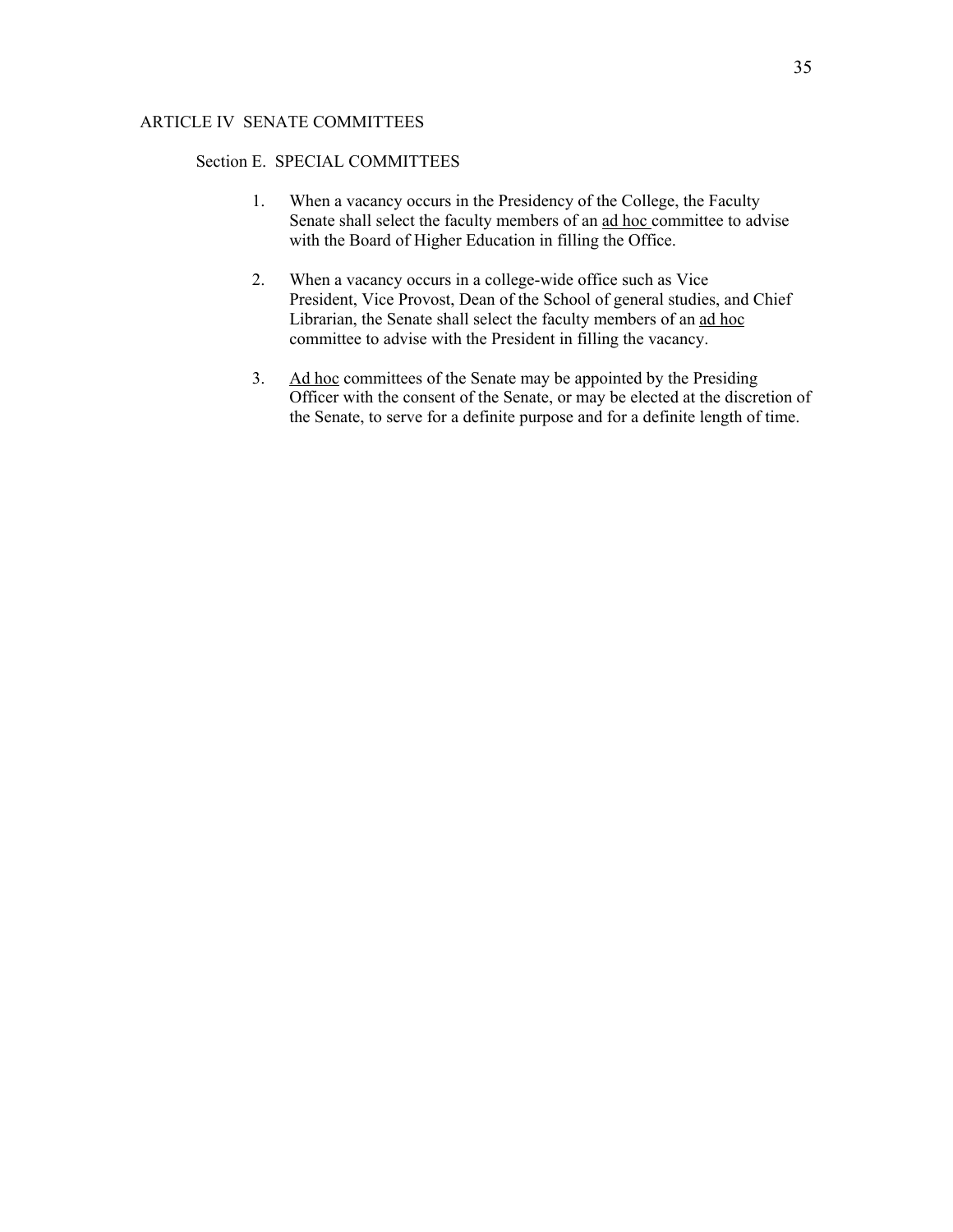#### ARTICLE V ORGANIZATION AND MEETINGS OF THE SENATE

#### A. ORGANIZATION

- Section 1. At a meeting which will be held immediately following, and on the same day as the regular meeting in May, the new Senate shall convene to organize itself for the following academic year.
- Section 2. The only order of business shall be:
	- 1. Report of the Committee on Elections.
	- 2. Election of the Secretary, The Treasurer, and the Sergeant-at Arms.
	- 3. Election of the Executive Committee and the Committee on Nominations.
- Section 3. After nominations for the various positions are closed, the meeting shall recess for fifteen minutes. At the end of the recess the meeting shall reconvene, not in plenary session, but for the purpose of balloting, which shall be completed within thirty minutes.

#### B. MEETINGS

- Section 1. The Senate shall hold eight regular meetings during the academic year. The meetings shall be held on the third Thursday of the following months: September, October, November, December, February, March, April and May. In the event that the date for a meeting occurs on a day when the College is not in session, the Executive Committee shall set another meeting time or cancel the meeting for that month. The Executive Committee may reschedule a regular meeting of the Senate if, in its opinion, such a change would better serve the conduct of business by the Senate. The Executive Committee shall have the authority to cancel one regular meeting in each semester.
- Section 2. Notices of each meeting shall be distributed at least seven days prior to the meeting. Such notices shall include the agenda and written statements concerning any policy matter to be presented at the meeting.
- Section 3. Special meetings may be called by the President of the College by the Executive Committee, or by written request of ten senators (submitted to the secretary of the Executive Committees). The purpose of such meeting shall be explicitly stated in the meeting and shall be the only order of business.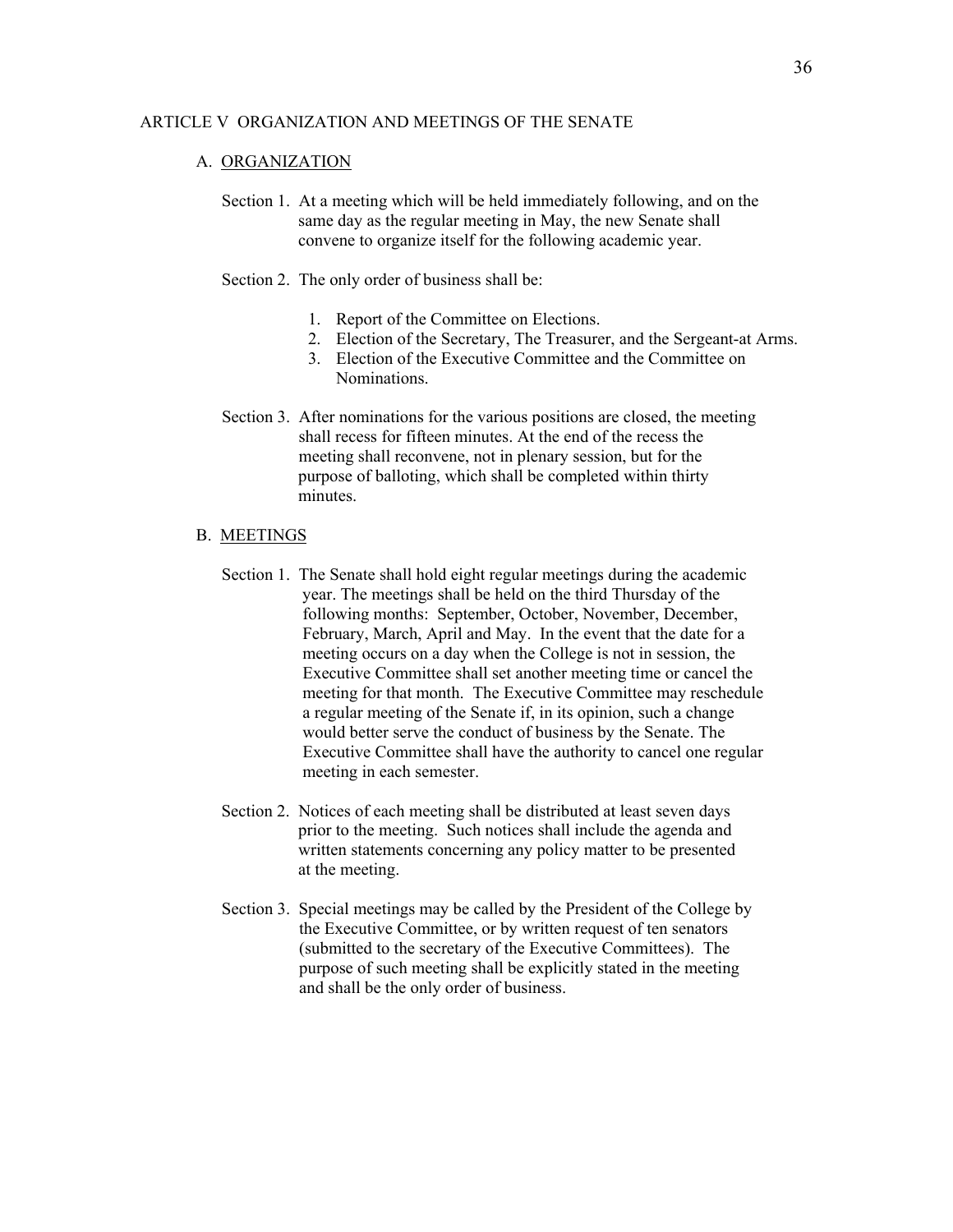#### ARTICLE V ORGANIZATION AND MEETINGS OF THE SENATE

### **MEETINGS**

- Section 4. Forty percent of the elected membership, excluding those senators who are on official leave, shall constitute a quorum. However, in order for a motion to be carried, it must receive an affirmative vote of more than twenty-five percent of the elected membership, excluding those senators who are on official leave.
- Section 5. Copies of the minutes of each meeting shall be distributed to each member of the Senate, the President of the College, the Chairman of the Board of Higher Education, the College Library and each College department, where they shall be available for inspection and for duplication and distribution.
- Section 6. The Senate may go into Executive Session with the exclusion of all Visitors by two-thirds vote of the members present and voting.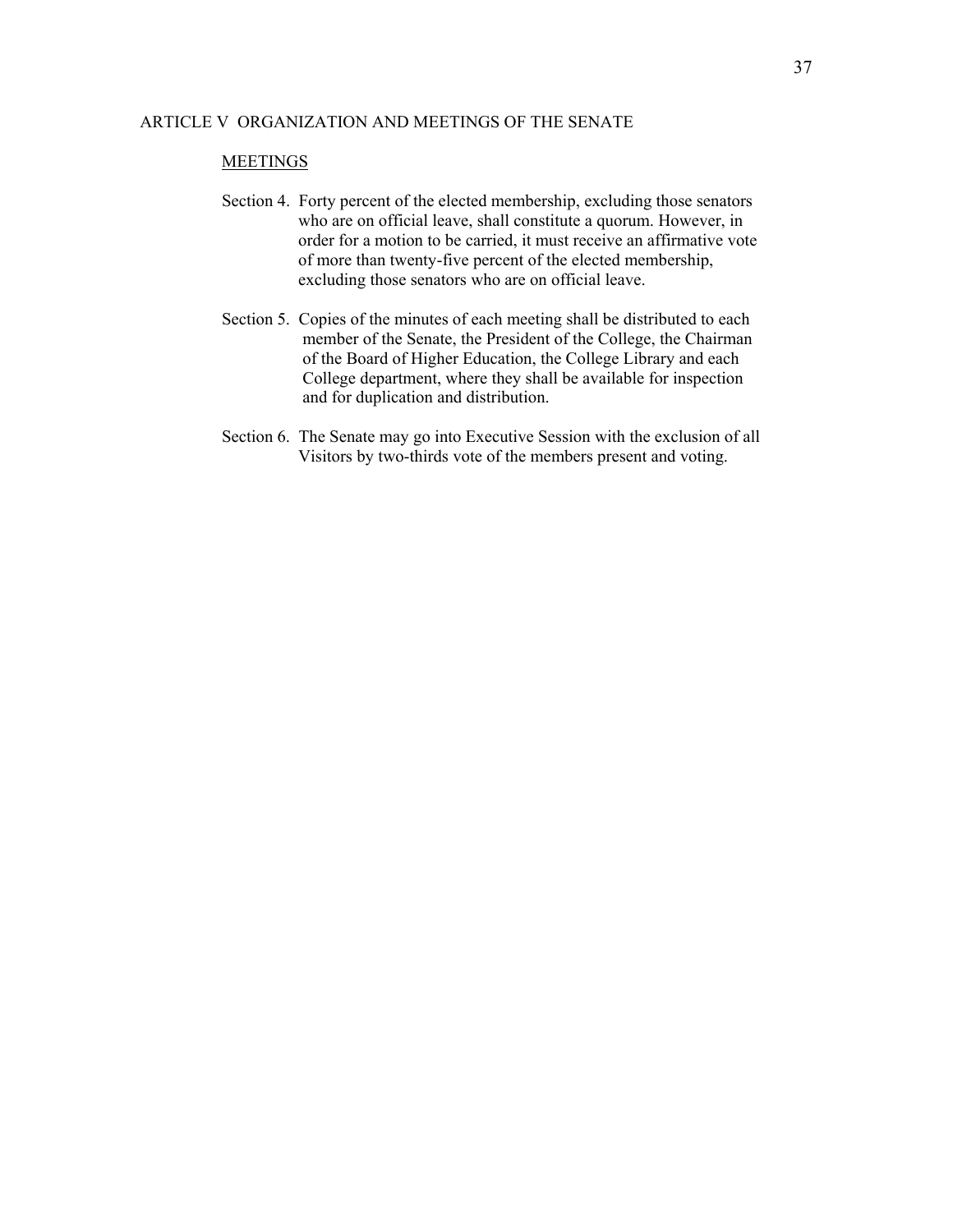#### ARTICLE VI ORDER OF BUSINESS

 Section 1. The preferred order of business for a regular meeting shall be as follows:

> Call to Order Approval of Minutes Treasurer's Report Communications Remarks of the President Report of the Executive Committee Report of the Ombudsman Reports of Committees Old Business New Business Adjournment

- Section 2. The order of business as set forth by the Agenda for a given meeting may be altered or suspended on motion and approved by the two thirds of the members present and voting.
- Section 3. Resolutions may be introduced at any regular meeting of the Senate, but shall require two-thirds vote of the members present for addition to the Agenda.
- Section 4. Resolutions may be submitted to the Secretary of the Executive Committee and the Secretary of the Faculty Senate for inclusion on the Agenda for the next regular meeting of the Senate. To be included on The Agenda, they must be received ten days before the date of the Meeting for which they are intended.
- Section 5. The Agenda for a special meeting may be altered only by consent of three-quarters of the members present and voting.
- Section 6. At any given meeting, a motion to reconsider a motion already adopted shall require the affirmative vote of a majority of the voting membership which has signed in.
- Section 7. A secret ballot shall be ordered on request of five senators.
- Section 8. When adopted, these Bylaws shall supersede all previous procedures Of the Senate.
- Section 9. Unless otherwise indicated in these Bylaws, the Faculty Senate will Operate under Robert's Rules of Order.